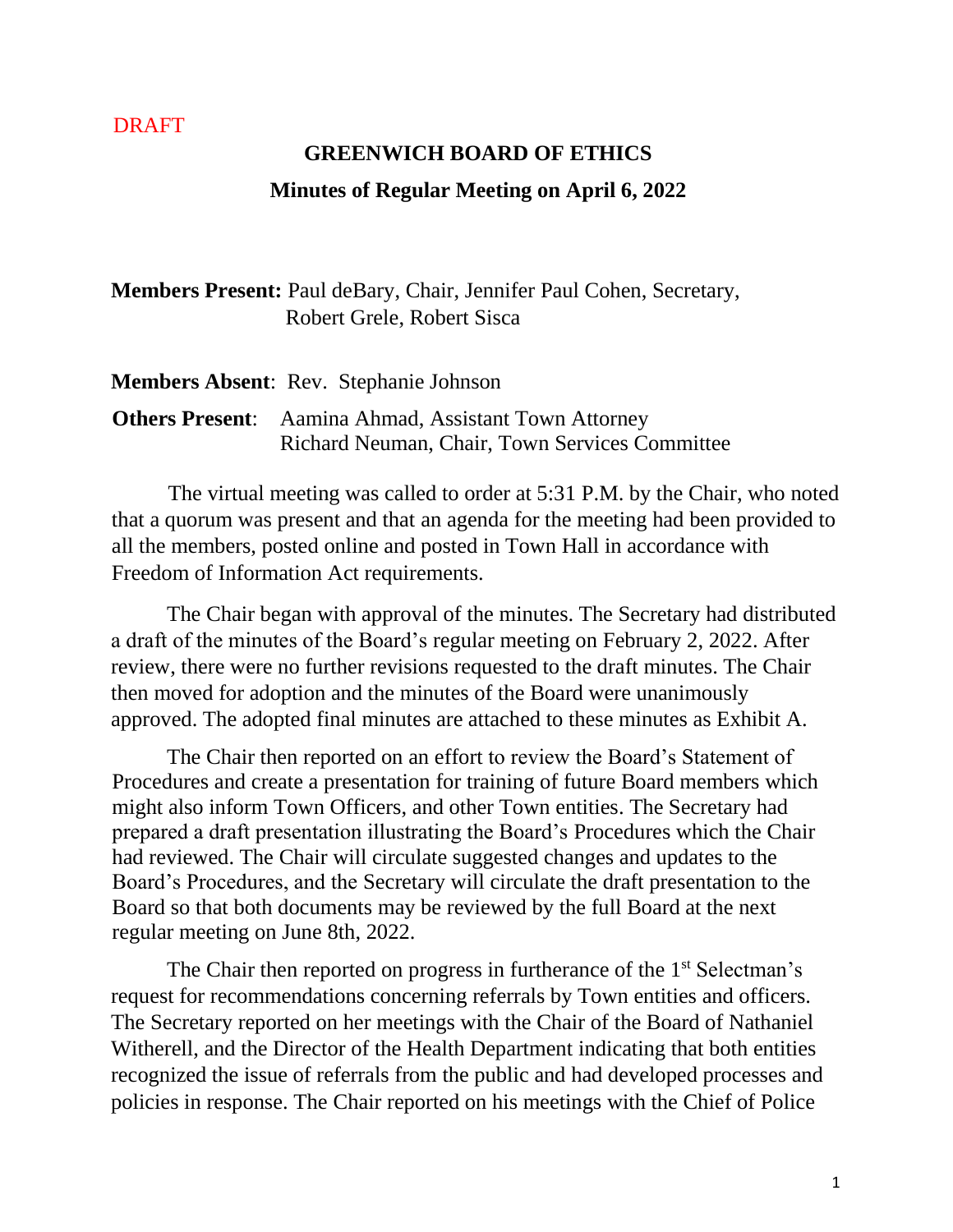### DRAFT

and the Fire Marshall and summarized their input on how requests from the public were being handled. Bob Grele reported on his meeting with the Assistant Town Attorney from the Law Department and the Director of the Department of Human Resources and relayed how the Law Department referred requests for attorneys. Robert Sisca will contact a representative from Planning & Zoning and the Town Clerk's Office. The general consensus from outreach thus far is that the development of a Town-wide policy is supported.

At 6:06 PM Richard Neuman and Aamina Ahmad both joined the meeting, and the Chair moved to the draft Advisory Opinion regarding service on a RTM Committee with oversight and budget responsibility over a former employee's Department. The Chair solicited comments on the draft Advisory Opinion which had been circulated to the Board as well as to Richard Neuman and Mark Kordick. Richard Neuman had no changes to the draft Advisory Opinion and thanked the Board for its thorough analysis of the issues. After confirming there were no additional comments from the Board, the Secretary moved to approve and adopt the draft Advisory Opinion. Robert Sisca seconded the motion, and it was unanimously adopted and is attached as Exhibit B. The Chair indicated that a copy of the Advisory Opinion would be sent to Richard Neuman and Mark Kordick. Responding to a request from Mr. Neuman, the Chair suggested the Advisory Opinion be circulated to all members of the Town Services Committee.

At 6:15 Richard Neuman left the meeting.

The Chair then moved to the decision regarding a possible violation of the Code of Ethics. Under State law and the Board's Statement of Procedures, such considerations are required to be done confidentially until the Board makes a determination that there is probable cause to believe that a violation of the Code has occurred. Accordingly, at 6:15 PM a motion to adjourn into Executive Session 1 was made by the Chair and unanimously approved. At 6:28 PM the Board returned from Executive Session 1.

At 6:28 PM Aamina Ahmad left the meeting.

The Chair then moved to the decision regarding the evaluation of a reported violation of the Code. Under State law and the Board's Statement of Procedures,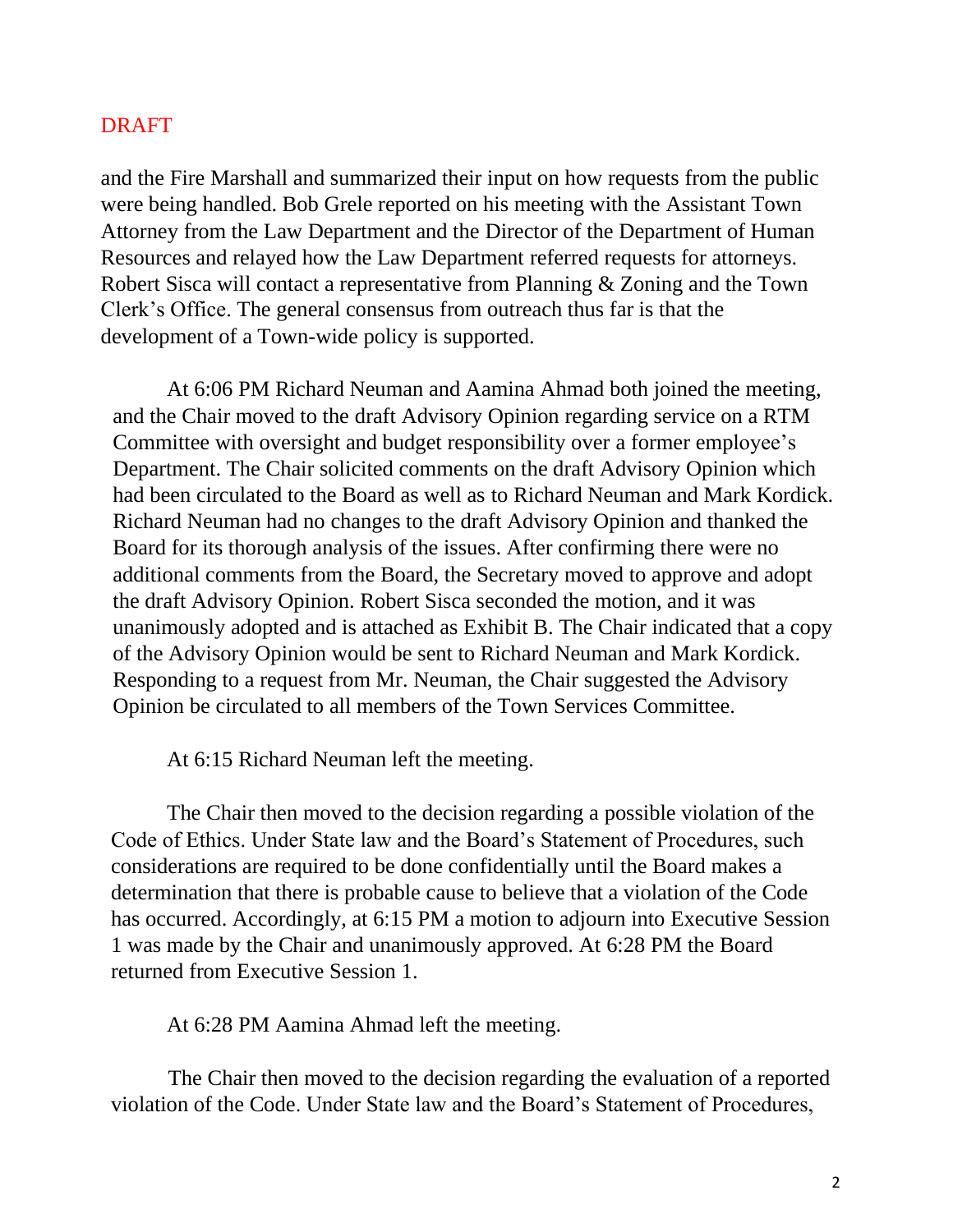such considerations are required to be done confidentially until the Board makes a determination that the report should be dismissed or that there is probable cause to believe that a violation of the Code has occurred. Accordingly, at 6:31 PM a motion to adjourn into Executive Session 2 was made by the Chair and unanimously approved. At 6:35 PM the Board returned from Executive Session 2.

The Chair noted that since the Board had determined to dismiss the reported violation because it was not a matter that was suitable for the Board to investigate in light of the remedies available, the minutes of the Board's executive sessions evaluating the report should now be made public together with the decision adopted. The Chair indicated that the decision would also be posted in the library of opinions and decisions that can be accessed from the Board's web pages on the Town website.

The Chair then returned to the discussion of referrals and indicated that he will be assigning Board members additional Departments to contact and sharing notes from his meetings with Town Departments. Board members should put together and share their own notes and provide contact names, email addresses and numbers for the liaison members from each department. In preparing notes, it will be useful to think about categories and distinctions regarding requests from the public in anticipation of a discussion at the next meeting of the Board in June and the formation of a working group. The working group will be able to use the notes to compile a draft of the portion of the Board's report that summarizes the outreach findings.

Following this discussion, there was no further business before the Board and the meeting was adjourned by unanimous consent at 6:50 P.M.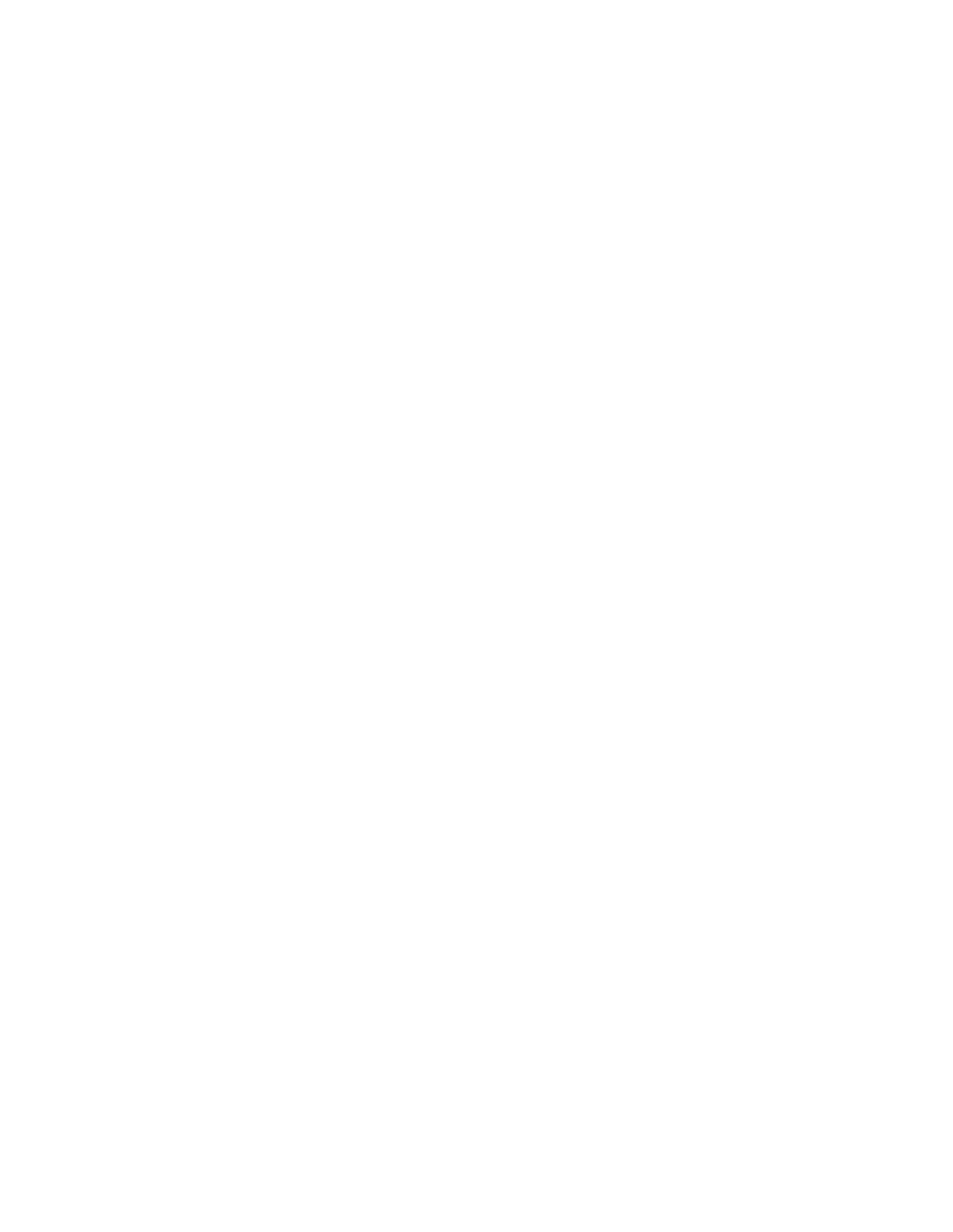## EXHIBIT A

## **GREENWICH BOARD OF ETHICS**

## **Minutes of Regular Meeting on February 2, 2022**

**Members Present:** Paul deBary, Chair, Jennifer Paul Cohen, Secretary, Rev. Stephanie Johnson, Robert Sisca

### **Members Absent**: Robert Grele

| <b>Others Present:</b> Aamina Ahmad, Assistant Town Attorney |
|--------------------------------------------------------------|
| Mark R. Kordick, RTM member District 9                       |
| Richard Neuman, Chair, Town Services Committee               |

 The virtual meeting was called to order at 5:33 P.M. by the Chair, who noted that a quorum was present and that a revised agenda for the meeting had been provided to all the members, posted online and posted in Town Hall in accordance with Freedom of Information Act requirements.

The Chair began with item 2a and 2b on the revised agenda, approval of Minutes. The Secretary had distributed a draft of the minutes of the Board's regular meeting on December 7, 2021, and the minutes of Board's special meeting on January 5, 2022. After review, there were no further revisions requested to the draft minutes. The Chair then moved for adoption and the minutes of both the December 7, 2021, and January 5, 2022, meetings of the Board were unanimously approved. The adopted final minutes are attached to these minutes as Exhibit A.

The Chair began with Item 4 on the revised agenda, a request for an Advisory Opinion regarding participation of RTM representatives as members of Committees which may be involved in matters in which they have a financial interest. Said request was submitted to the Board of Ethics on January 31, 2022, and acknowledged by the Chair on February 1, 2022. A discussion ensued concerning the applicability of the Code of Ethics as it related to the scope of general responsibilities an RTM representative might incur as differentiated from more specific responsibilities a representative might incur while serving as a member and/or an alternate on a Committee and/or Subcommittee charged with more targeted oversight and duties.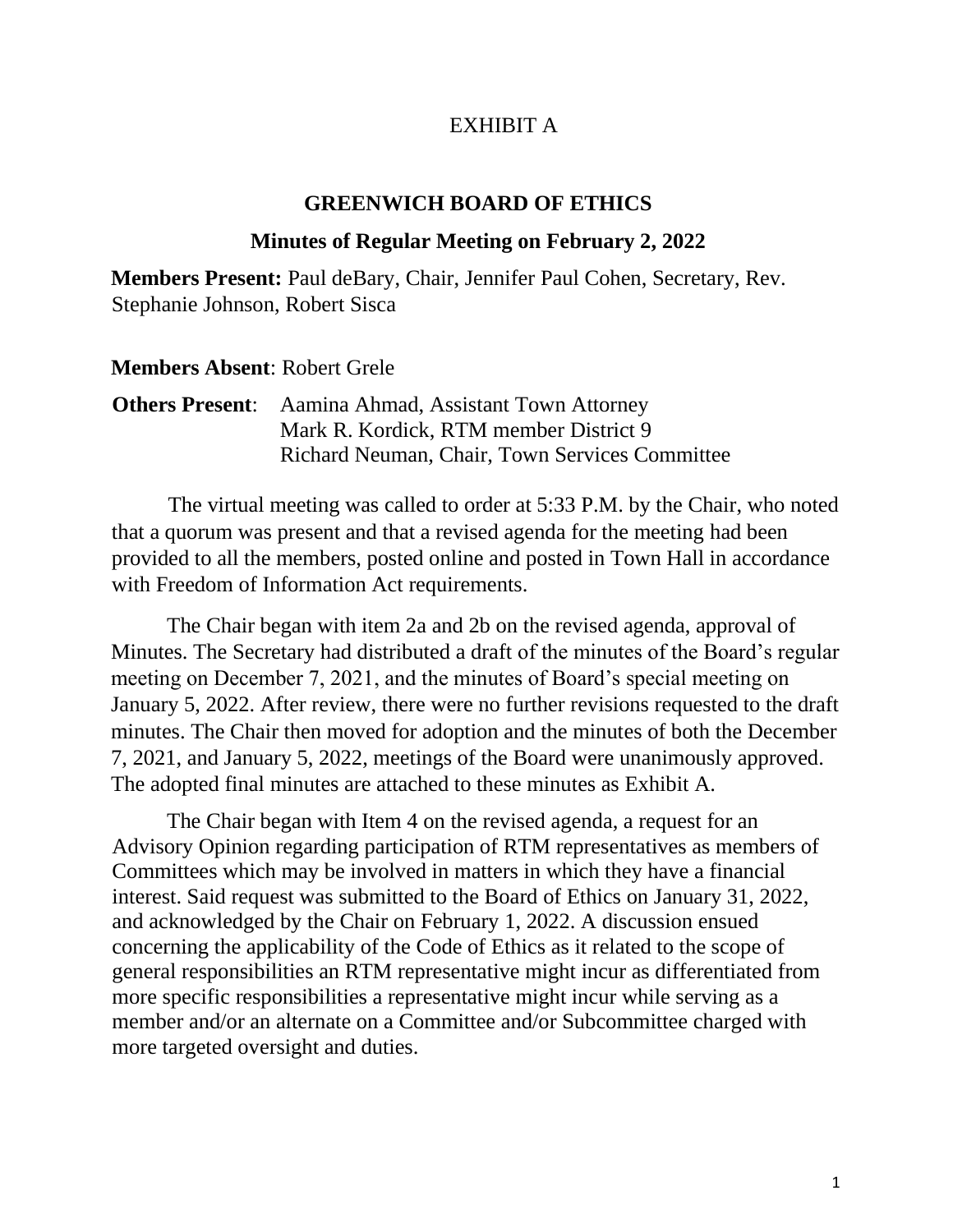The Chair indicated that the Board would establish a working group to prepare a draft Advisory Opinion.

At 5:56 PM: Messrs. Kordick and Neuman left the meeting.

The Chair then moved to item 3a on the revised agenda, a review of the Temporary FOIA Rules for Electronic and Hybrid Meetings. The Chair reviewed the Board's practices for providing access to virtual meetings for members of the public, and for providing a summary of the meeting's proceedings in the Board's minutes which are posted online.

[At 6:07 PM, Robert Sisca excused himself and returned at 6:08 PM.]

The Chair then moved to item 3b on the revised agenda, the Safe Harbor Policy Initiative. The Chair indicated that the Chair of the Historic District Commission reported that the Safe Harbor Policy had been circulated among Commission members and that the Policy would be adopted in approximately one week.

The Chair then moved to item 5a on the revised agenda, the 1<sup>st</sup> Selectman's request for recommendations concerning referrals by Town entities and officers. The Chair requested that members begin reaching out to Town Departments who might have encountered this issue to learn how requests are handled and what best practices might look like. The Chair also suggested that members research state and federal government practices relating to requests for referrals.

The next item on the revised agenda was item 7, a review and preliminary investigation of reports concerning possible violations of the Code of Ethics. Under State law and the Board's Statement of Procedures, such considerations are required to be done confidentially until the Board makes a determination that there is probable cause to believe that a violation of the Code has occurred. Accordingly, at 6:19 PM a motion to adjourn into executive session was made by the Chair and unanimously approved. At 8:13 PM the Board returned from executive session and reconvened in regular session.

The Board then established a working group consisting of Robert Sisca and Jennifer Cohen to prepare a draft Advisory Opinion, and the Chair reviewed the process of preparing and circulating a draft Advisory Opinion.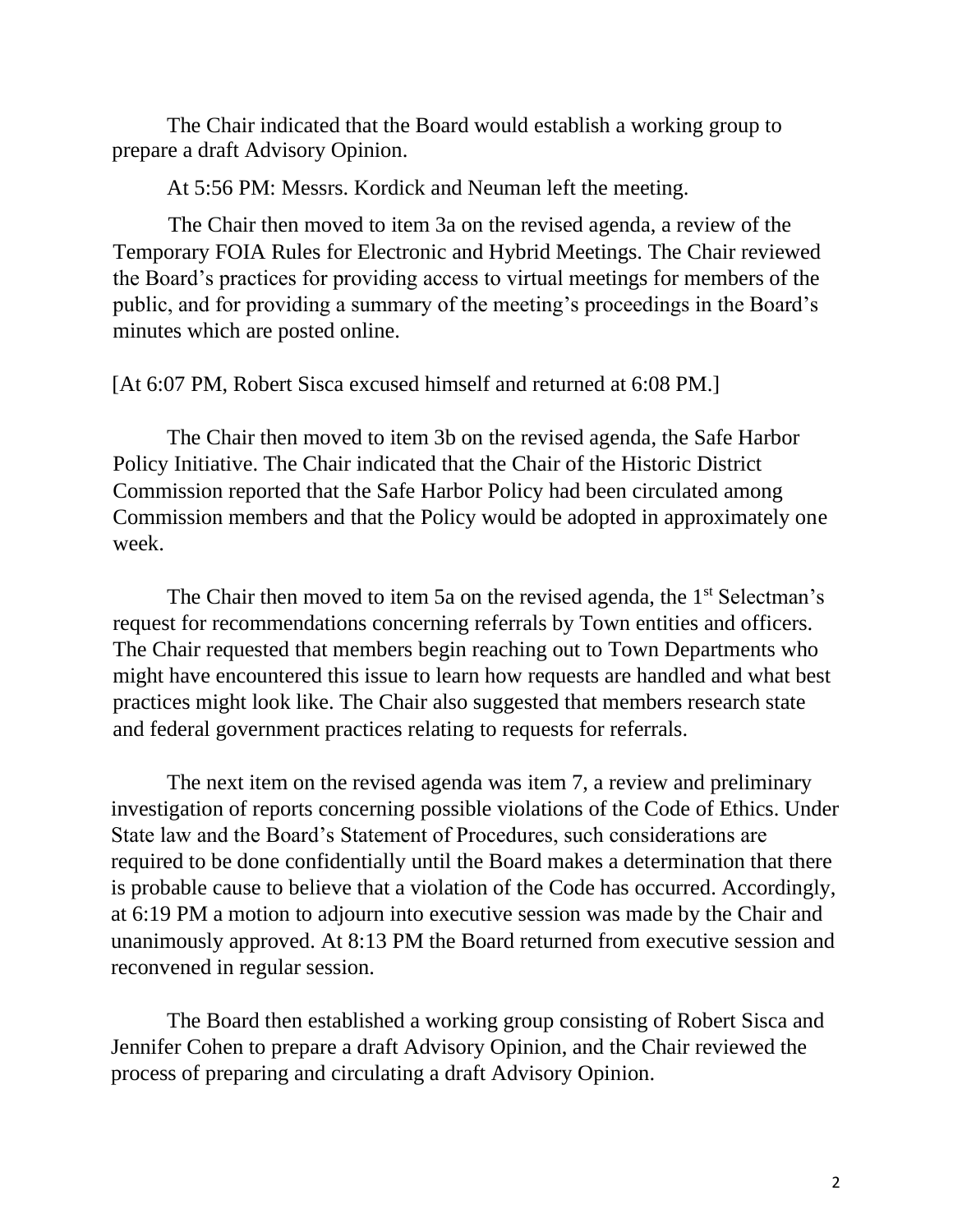Following this discussion, there was no further business before the Board and the meeting was adjourned by unanimous consent at 8:22 P.M.

Respectfully submitted,

Jennifer Paul Cohen Board of Ethics, Secretary

\_\_\_\_\_\_\_\_\_\_\_\_\_\_\_\_\_\_\_\_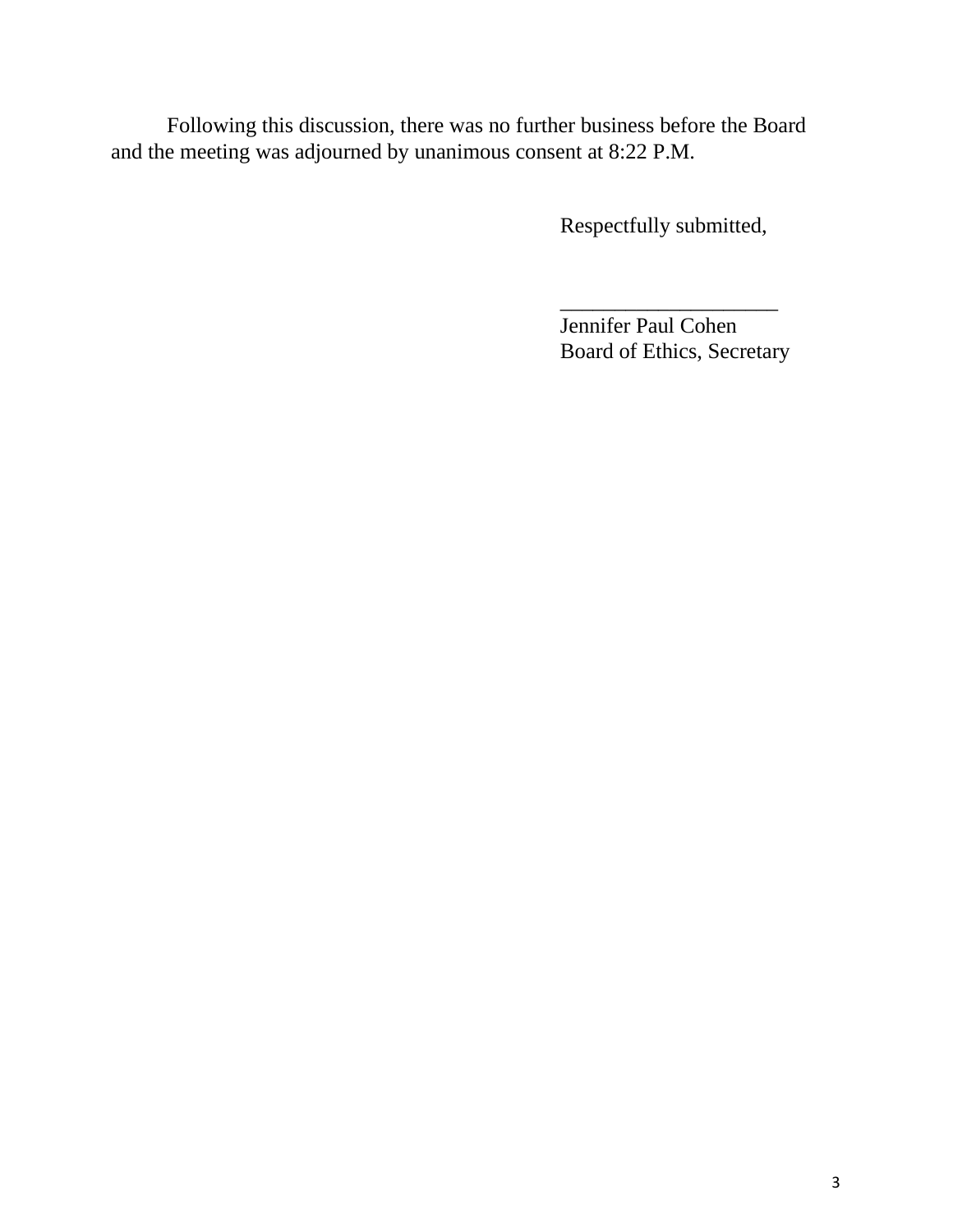# **Exhibit A to 2/2/22 Minutes**

## **MINUTES OF MEETINGS HELD ON**

## **December 7th, 2021**

**and** 

**January 5th, 2022**

**were approved in final form at the February 2nd meeting and are not included to avoid needless duplication and repetition**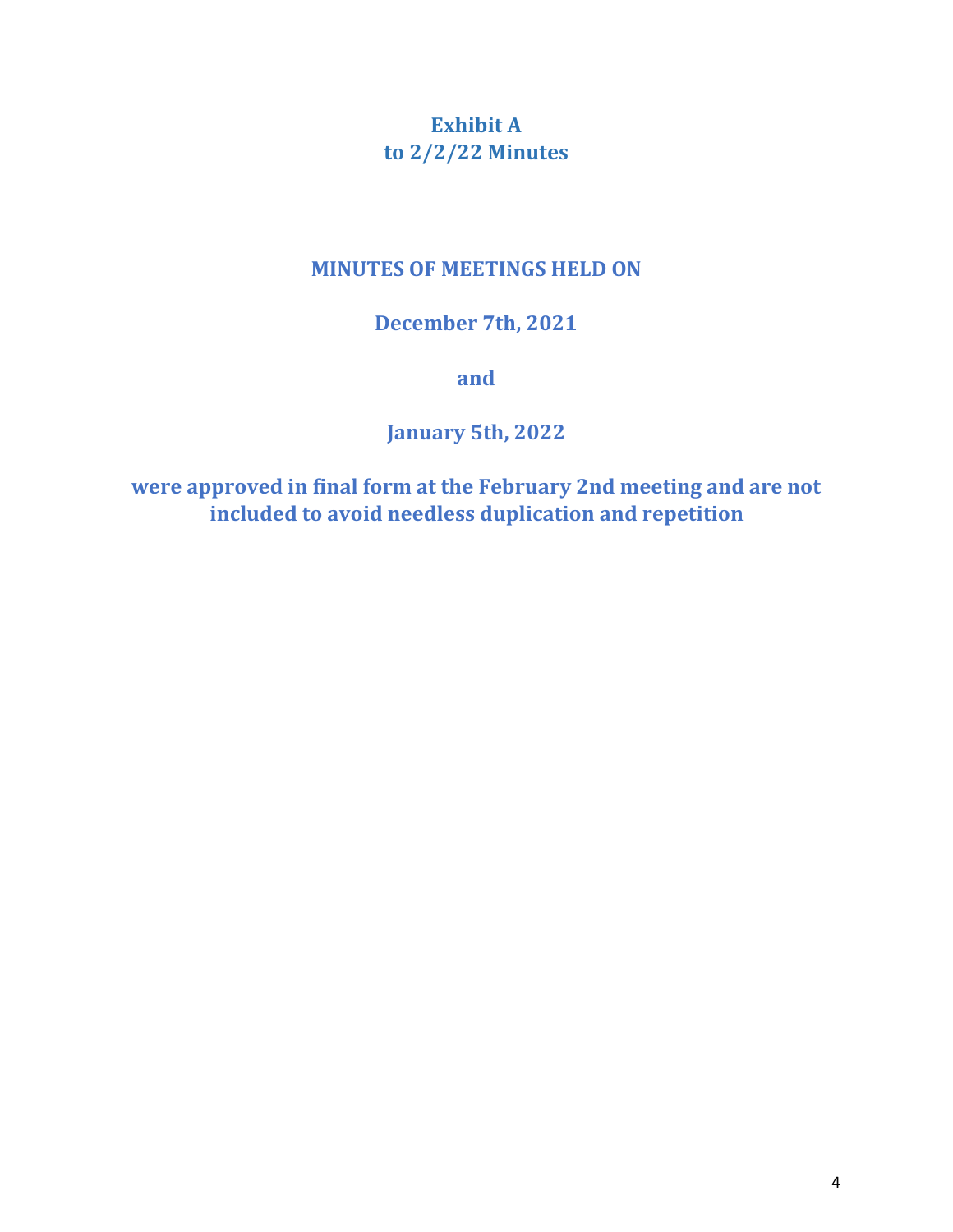## EXHIBIT B

## **GREENWICH BOARD OF ETHICS**

## **Advisory Opinion No. 22-01**

**Date: April 6, 2022**

#### **Topics: Substantial Financial Interest, Transaction, Conflict of Interest; Improper Influence: RTM Committees; RTM Subcommittee; Disclosure of Financial Interests**

**Code Sections: Section 2(2); Section 2(4); Section 4; Section 5**

#### **Statement of Facts:**

A member (the Member) of the Representative Town Meeting (RTM) has accepted a position as an alternate member on a standing Committee (the Committee) of the RTM that has operational and budgetary oversight over several Town departments. The Member is a former employee of one of these Town departments. The Member has brought a lawsuit against the Town of Greenwich and against current and former Town officials, in their individual capacities. The lawsuit alleges discipline or discharge on account of the exercise of constitutional rights, tortious interference with a contract, and invasion of privacy, and seeks damages in excess of \$15,000, including claims for lost wages and benefits.

As a result of the Member's lawsuit, members of departments for which the Committee has budgetary and operational oversight responsibilities may be called to provide testimony and/or documentation concerning the circumstances of the Member's discipline and dismissal. In addition, the circumstances of the discipline and dismissal may be an issue with respect to the current and future operations of the departments involved and members of other departments, of the Board of Estimate and Taxation, and various other committees of the RTM may be involved in discussions of the Town's strategy in the litigation, including settlement considerations.

The Committee on which the Member serves is designed as the penultimate step in the approval of the Town's budget as it proceeds from the First Selectman's Office, through the BET, and finally to a full RTM vote. The purpose of the Committee is to gather and review information so as to make a recommendation to the RTM on the soundness of the budgets of various departments of the Town of Greenwich. The Committee is made up of 24 members, comprised of two members (a Delegate and an Alternate) from each of the 12 voting Districts in Greenwich. It has operational and budgetary oversight for 13 departments of the Town of Greenwich including Police, Fire, GEMS, the First Selectman's Office, Human Resources, and the Board of Ethics. In order to perform the substantial work of evaluating 13 department budgets, the Chair of the Committee forms smaller subcommittees (known as Subgroups) assigned to specific departments. Members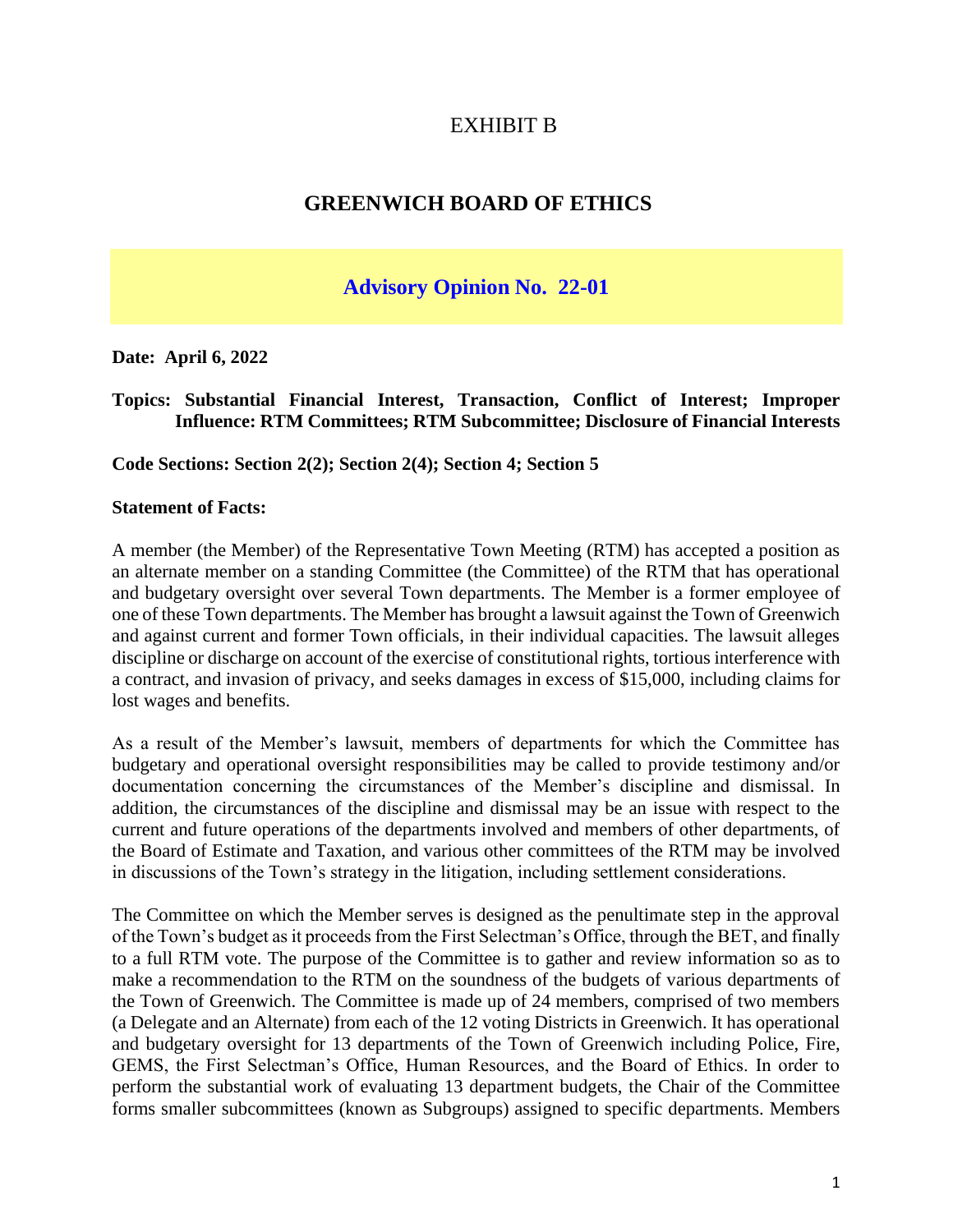of the Committee who accept assignments to Subgroups are tasked with attending meetings at the Departments to which they are assigned. At these meetings, the Heads, Chiefs, and Chairs of the departments present their yearly budgets and any current updates to operating procedures and policies. The members of the Subgroup query and review the budget requests and the policy drivers behind any changes to the budgets. Once the members of a Subgroup have completed these meetings, they report back to the Committee as a whole as well as to the Districts they represent and indicate how they will be voting on the budgets. The entire Committee then votes on the budgets and makes its recommendations to the RTM.

The Member has requested an Advisory Opinion.

#### **Questions Presented:**

1. As a plaintiff in ongoing litigation with the Town, does the Town Officer have a substantial financial interest, within the meaning of Subsection 2(2) of the Code of Ethics, in any action to be taken by the Town or in any transaction with the Town?

2. Since the Committee has operational and budgetary oversight over departments whose officers or employees may be involved in the litigation brought by the Member, is the acceptance of an assignment as an Alternate on the Committee an attempt to use the office of an RTM member to exert influence on a Town action or transaction within the meaning of Section 4 of the Code?

3. Where a Subgroup of the Committee has operational and budgetary oversight over a department whose officers or employees may be involved in the litigation brought by the Member, would the acceptance of an assignment to the Subgroup be an attempt to use the office of an RTM member to exert influence on a Town action or transaction within the meaning of Section 4 of the Code?

4. Does a claim for damages in a lawsuit constitute a substantial financial interest in a transaction with the Town that requires disclosure under 5 of the Code?

#### **Discussion:**

#### *Litigation as a Substantial Financial Interest*

The question of whether a person bringing a lawsuit against the Town seeking money damages has a "substantial financial interest" in a Town action or transaction has not been previously addressed by the Board and will of course depend on the particulars of the lawsuit and the nature of a Town Officer's involvement in the lawsuit. Section 2(2) of the Code of Ethics defines a substantial financial interest as follows:

"Substantial Financial Interest shall mean any financial interest, direct or indirect, which is more than nominal and which is not common to the interest of other citizens of the Town."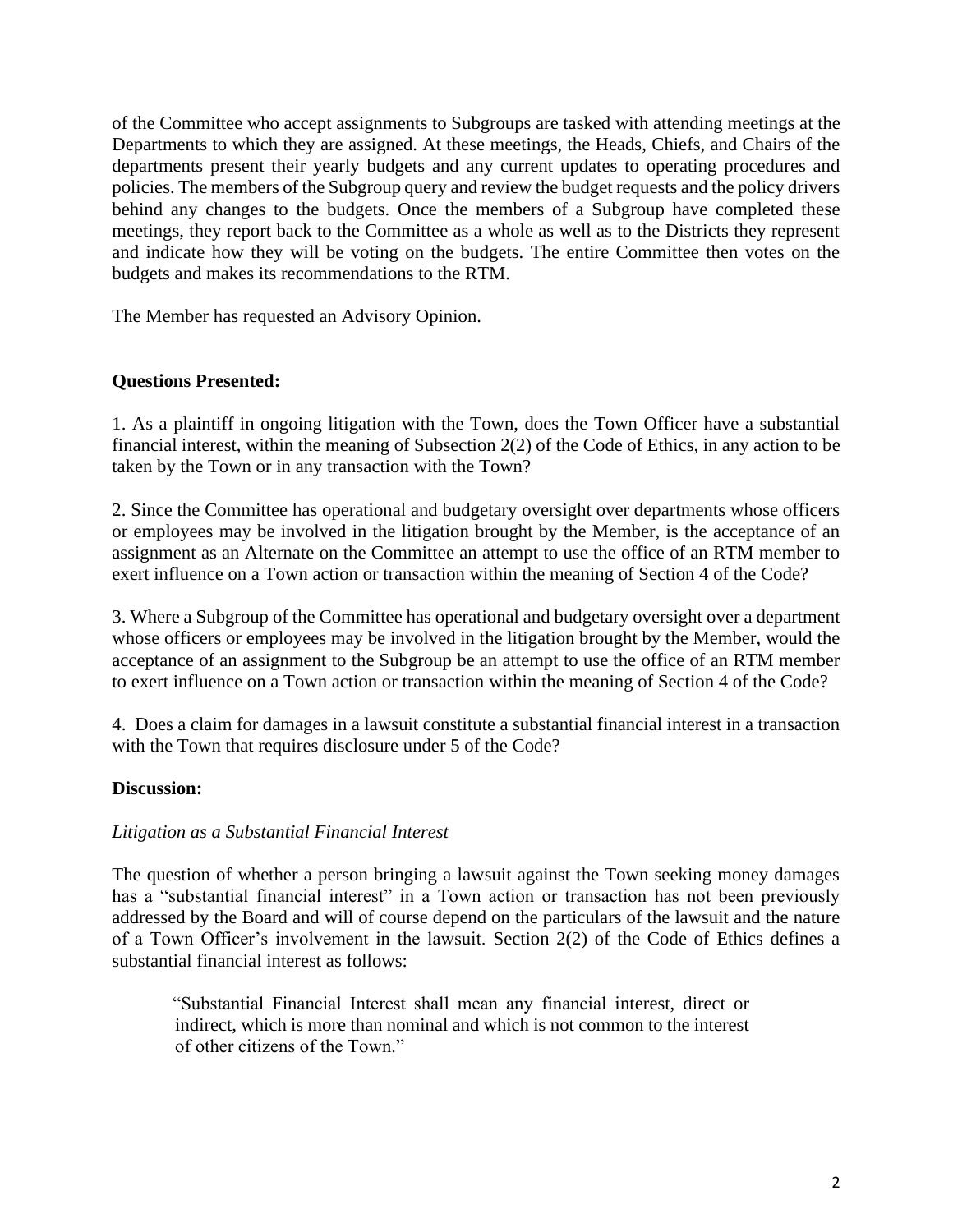Accordingly, a determination that a Town Officer bringing a lawsuit has a substantial financial interest in a Town transaction or action involves an analysis of the dollar amount of the interest, whether it is directly or indirectly held by the Town Officer, and whether it is unique to the Town Officer. In this case, all three criteria are met. The Member's lawsuit seeks damages that are more than nominal, i.e. in excess of \$15,000. The Member is the plaintiff in the lawsuit and thus has a direct interest in the claim for damages. As a personal claim it is an interest not common to other citizens of the Town.

Arguments may be made that the Member has no current financial interest since the receipt of damages is conditioned upon the future success of the lawsuit in Court and that the lawsuit is not a Town "transaction" or "action" within the meaning of Section 4 of the Code. However, the Code clearly does not require that a contract be entered into for a substantial financial interest to exist. This is evident in that Section 4 prohibits influencing a "transaction" with the Town and Subsection 2(4) includes an "offer" within the definition of "transaction." Under long established principles of contract law, an offer must be accepted in order for a contract to exist. Thus, as defined in the Code, a transaction, clearly includes non-contractual activities.

In Advisory Opinion No. 20-01, for example, the Board considered a bid proposal to the Town for a contract that had not yet been awarded to be an offer and an interest in it to be a substantial financial interest. In this instance, the Member's lawsuit seeks money damages for services that must be presumed to still be offered. Had the Member quit voluntarily or no longer be willing to provide the service of employment by the Town, there would be no claim for damages for lost employment.

The Member emphasizes that the Member's employment with the Town has ceased. Indeed, when evaluating the existence of a substantial financial interest, the Board has reviewed many fact patterns involving a Town Officer who receives a salary from the Town, or has a spouse who is an employee of the Town, or who is a party to a contract for services with the Town. However, the Board has also determined that a substantial financial interest exists absent an employment or other goods and services contract with the Town. These include a Town Officer's management role in a non-profit organization that may lease property from the Town (Advisory Opinion No. 02-03) or a Town Officer's ownership of property in a district affected by an assessment (Advisory Opinion No. 04-03).

Moreover, the Code prohibits influencing Town "actions" as well as transactions. It is an inevitable consequence that the Member's lawsuit will prompt numerous actions to be taken by the Town. These actions will include: fact gathering involving persons in the departments over which the Committee has oversight, pretrial discovery in departments over which the Committee has oversight, the scheduling or giving of depositions, documents or testimony, and legal and practical strategy sessions and settlement discussions involving the Law Department and members of the BET as well as other departments over which the Committee has oversight. At all times, there is of course the possibility of the Town taking action to offer or agree to a settlement and this will require actions to be taken to negotiate a settlement and obtain approvals from the Claims Committee and the RTM.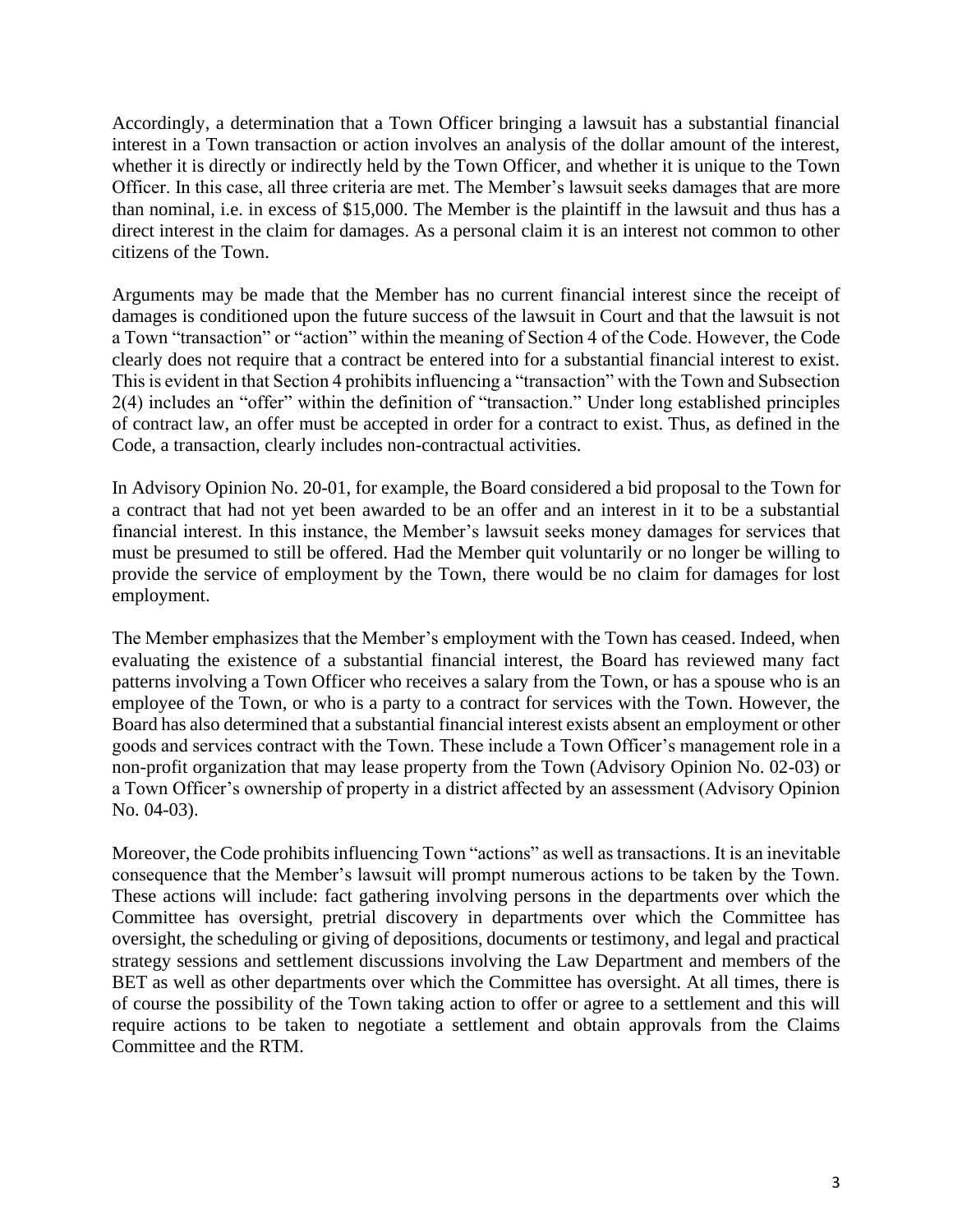Accordingly, as a plaintiff in a pending lawsuit seeking damages against the Town, the Board believes that the Member has a substantial financial interest as defined in Section 2(2) of the Code.

#### *Committee and Subcommittee memberships as an attempt to exert influence.*

Determining that the Member has a substantial financial interest both in a Town transaction and in actions to be taken by the Town is not a determination that the Code has been violated, however. Section 4 of the Code only prohibits certain actions by Town Officers who have such an interest:

"No town officer having a substantial financial interest in any transaction with the town or in any action to be taken by the Town shall use his office to exert his influence or to vote on such transaction or action."

Accordingly, the Board must consider the ways in which the Member may be seen as exerting influence through the Member's role as an Alternate on the Committee and a potential member of a Committee Subgroup.

All RTM members are prohibited from exerting influence over any matter over which a member has a substantial financial interest – whether it concerns a general vote or discussion at an RTM meeting or at a committee or subcommittee of the RTM. As stated in Advisory Opinion No. 09- 03, "the Code appears to be quite explicit that an RTM member with a substantial financial interest in a matter may not vote on or "exert influence" on the matter either at the larger RTM meetings or at the smaller committee meetings." This opinion noted, however that there were special circumstances where an RTM member's obligations in representing constituents might permit discussion of or voting on a matter.

Such special circumstances might occur where the member advocates a position in the interest of constituents that is arguably against the member's own personal interest or where a member votes on an overall Town budget that includes line items that the member has a personal interest in, but took no role in reviewing or discussing. The Board has recognized the fact that the RTM is a large body and that expressions of opinions by a member can be more informative than influential, as long as the member's personal interest had been properly disclosed and considered by those conducting a debate. Accordingly, in Advisory Opinion No. 09-03, the Board outlined safe-harbor procedures under which members could participate, at general meetings of the RTM, in discussions certain matters in which they had an interest without being considered to have used their office to exercise influence. We understand that the member is aware of and expects to follow those guidelines when participating in general meetings of the RTM.

There are special considerations, however, that must be taken into account when it concerns a member's responsibilities on a committee of the RTM. Committee and subcommittee members are more influential than the rest of the RTM because they are called on to make recommendations that the other members rely on when casting their votes. They may also be given privileged access to information and processes as a basis for making those recommendations. With respect to standing committees that have operational and budget oversight responsibility, there is necessarily a process that is influential both in shaping the views of the RTM members that are being reported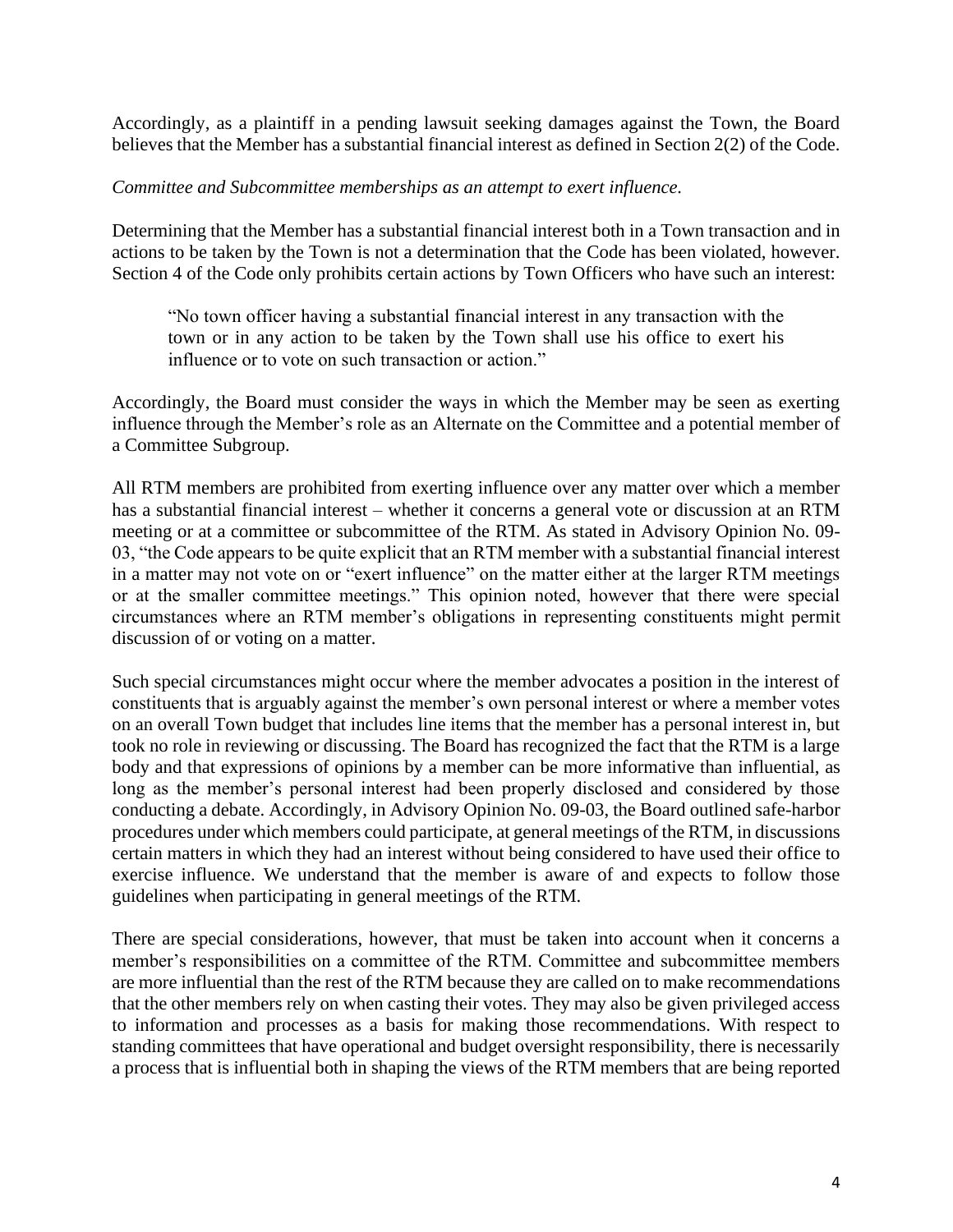back to, and also in shaping the behavior of the Town officials and employees that report to the committees and subcommittees.

Two prior Advisory Opinions shed light on the distinctions at issue here. Advisory Opinion No. 07-01 involved a Town Officer who was an employee of the Town as well as a member of the RTM. The Town Officer sat on a committee of the RTM that engaged in extensive discussion and debate on matters relating to the department for which the Town Officer worked and had also volunteered to serve as liaison between the committee and the board that had oversight responsibility for the department.

The Board expounded on the heightened involvement membership in this committee required as well as the special weight given to committee recommendations and votes as opposed to a general vote as a member of the RTM.

"While any member of the RTM may testify before a committee, actual participation as a member of the committee is both a privilege and a responsibility that every member does not share. The establishment of a committee recognizes the need for a heightened degree of involvement in the issues that the committee is chartered to deal with, and presumes that the recommendations of the committee will be given special weight by the general membership of the RTM. *Thus, the very act of accepting a position on the committee may be seen as placing a member of the RTM in a position to exercise heightened influence over the matters that the committee is responsible for*." (Emphasis added.)

In Advisory Opinion No. 09-03, a member of the RTM served as an alternate on the RTM's Budget Overview Committee during the time when the member's wife was a Town employee. In that case the committee assignment involved reviewing the budget and policy drivers related to the Department employing the member's wife.

In distinguishing committee work from general RTM responsibilities, the Board wrote:

"[T]he Board feels that there needs to be a much stricter scrutiny at the committee level than with respect to the RTM as a whole. As there are many fewer members at committee meetings, each vote proportionally is more influential on the result and participating in discussion of matters in which a member has an interest in the committee setting is fraught with potential peril. Committee members can influence other members with non-verbal cues, some of which they may not even be aware they are giving. A raised eyebrow, an impatient sigh and many other cues are picked up by other committee members during a discussion and may influence how they vote. In addition, the role of a committee is to forward its findings to the larger RTM. It would be difficult to inform the members of the full RTM of the degree of influence that a particular member who had a financial interest in an issue might have had on the outcome of the committee's votes. As a whole, the RTM has the right to rely on unbiased decision making at the committee level. Therefore, the Board believes that the best way to ensure that members with a financial interest do not exert undue influence on committee deliberations is for such members to refrain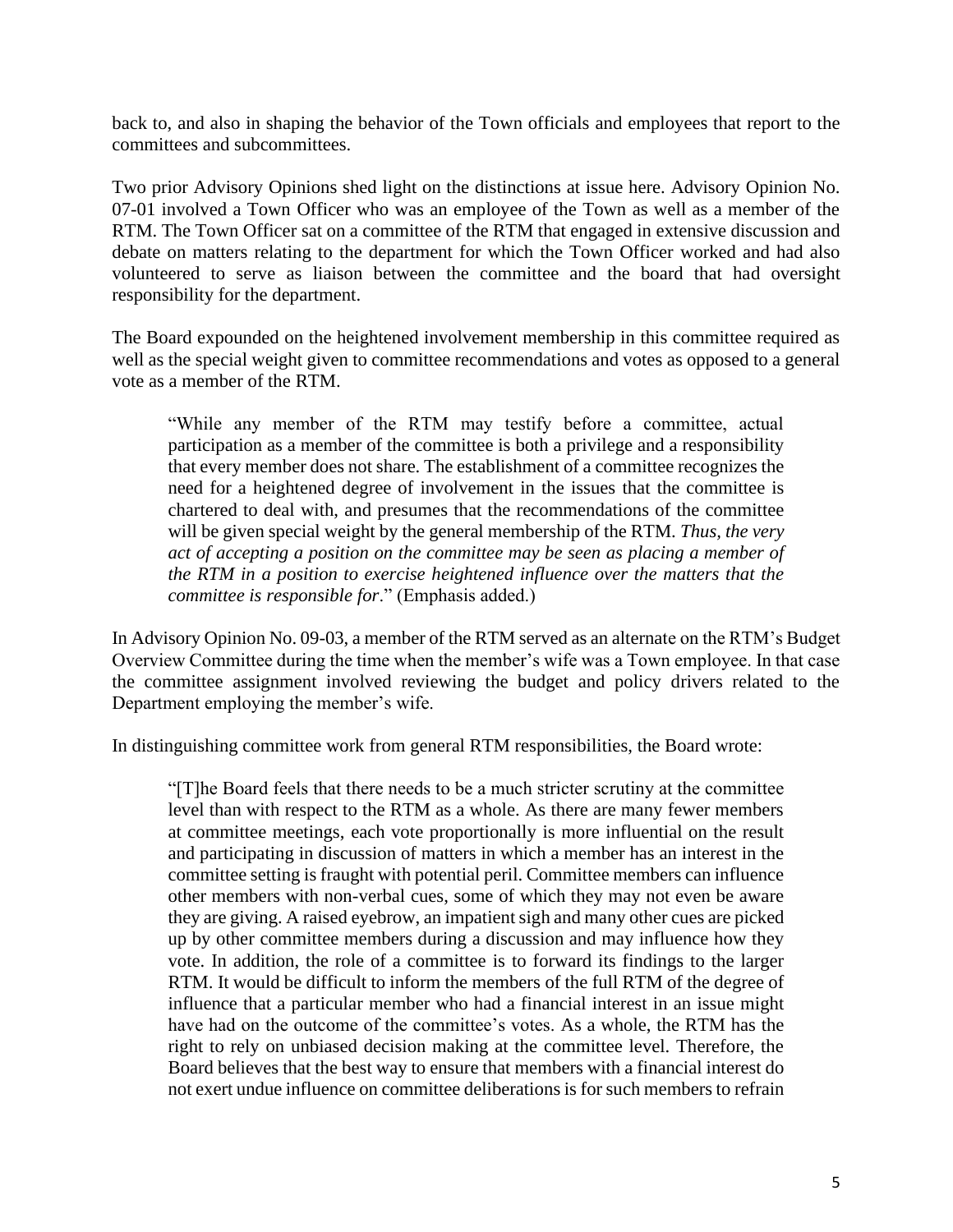both from active debate and voting on issues in which they have an interest at the committee level."

The subtle nature of influence detailed above is particularly applicable to the facts giving rise to this Advisory Opinion. There will inevitably be a chilling effect on Town personnel when they are involved in a lawsuit and know that someone who has interests that may be adverse to the Town or the department they work for is reviewing their action. Regardless of the intent of the person with the interest, others may be influenced simply by knowing that the person is tasked with budgetary and operational oversight.

In considering the current request, the Board has spoken with the Member and the Chair of the Committee. We appreciate that there are a number of departments that the Committee has operational and budget oversight of that appear to be uninvolved in the lawsuit. These would seem numerous enough that the Member could play a productive role in the Committee's activities even while scrupulously avoiding involvement with departments that may be involved in the lawsuit.<sup>1</sup> We also appreciate that the Member has reviewed the Board's prior decisions and appreciates the need to avoid discussions relating to matters in which there may be a financial interest both outside the Committee meetings and by not being present when such matters are discussed in Committee meetings. Accordingly, we cannot find that the mere acceptance of the assignment to serve as an Alternate member of the Committee is an attempt to influence a matter in which the Member has an interest.

The departments involved in the Member's lawsuit will most certainly be called upon to take multiple actions, however, as outlined above. They are likely to be involved in reviews of training, employment, and severance policies, which may also result in budgetary changes. A Subgroup meeting with members of the department involved with the lawsuit may involve reviewing and voting on such changes. Therefore, the Board does not expect the Member to accept a position on any Subgroup charged with operational and budgetary oversight of any departments whose personnel may be involved with or affected by the lawsuit. In this case, the Board believes that the very act of accepting a position may be seen as using the position of being an RTM member to influence matters that the Member has a substantial financial interest in.

### *Financial Disclosure Reports*

Section 5(1) of the Code requires that, "Any town officer having a substantial financial interest in one or more transactions with the town totaling two hundred dollars or more each in a fiscal year,

 $1_{\text{In}}$  a number of past Advisory Opinions, the Board has suggested procedures to avoid a violation of the Code where a member of a board, commission or committee has a financial interest in a matter, but takes no part in matters relating to the action or transaction in which the member has an interest. See particularly Advisory Opinion No. 09-04. In addition, the Board has adopted a template for a safe harbor conflict of interest policy. This outlines procedures that could be adapted to fit the Committee' specific needs and that the RTM may find useful in implementing Committee assignments generally.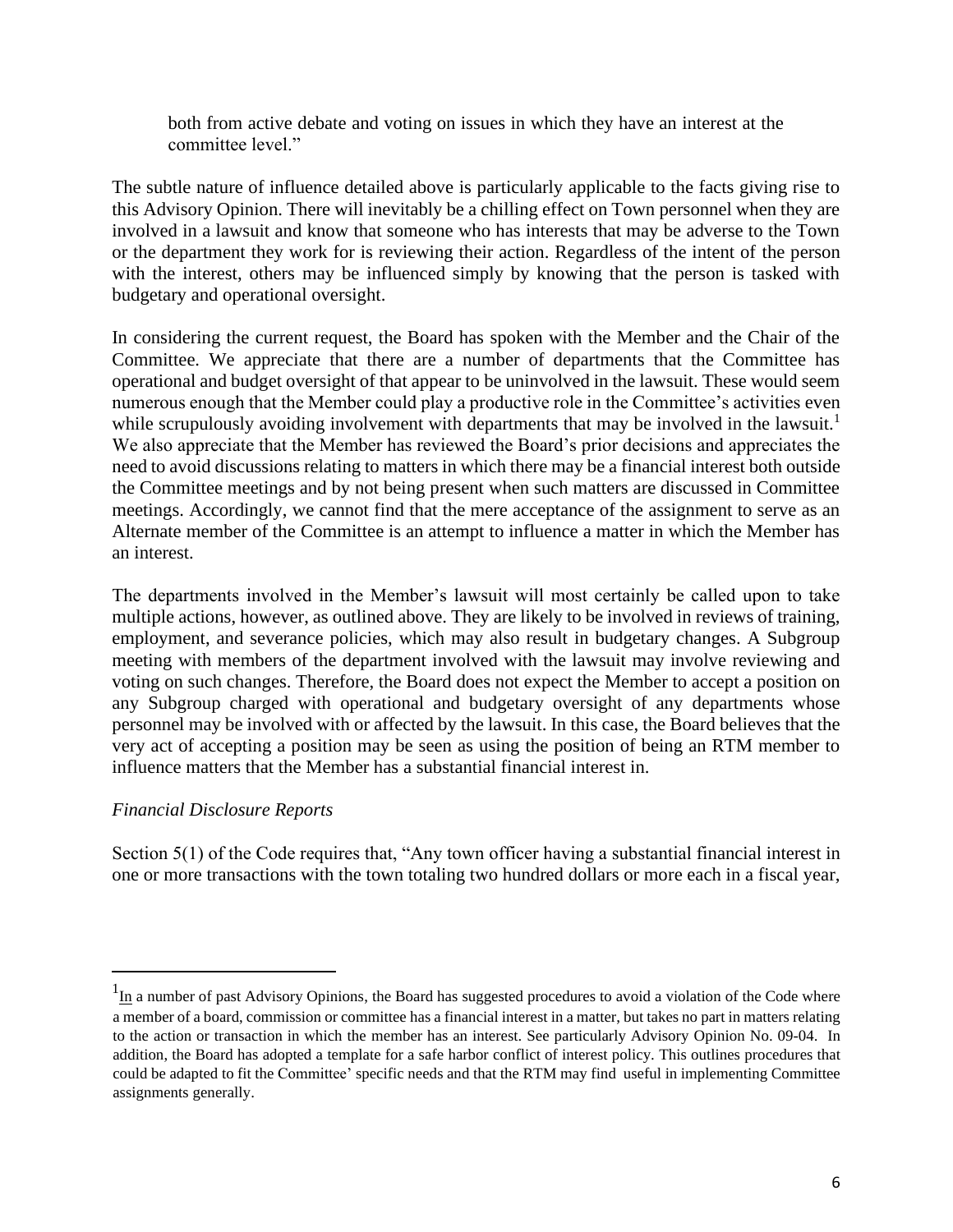shall file a written statement disclosing said position…" The Code defines a transaction in Section 2(4) in the following terms:

"Transaction shall mean and include the offer, sale or furnishing of any real or personal property, material, supplies or services by any person, directly or indirectly, as vendor, prime contractor, subcontractor or otherwise, for the use and benefit of the town for a valuable consideration…"

Every lawsuit against the Town is not necessarily a transaction with the Town within the meaning of the Code. However, in this instance the Complaint seeks damages consisting of "lost wages and back pay", "future lost wages and front pay" and "lost benefits" among other claims. As discussed above, a lawsuit that includes a claim of damages for wrongful termination implies an offer of reinstatement or at least an offer to exchange a payment in lieu of compensation for services that are able to be provided. Accordingly, the Board recommends that the Member file a financial disclosure statement with regard to the litigation in each year during which it is pending.

### **Conclusions**

After careful consideration of the factors involved, the Board finds as follows:

- (a) The Member will have a substantial financial interest in a Town transaction as long as a claim for wrongful termination is maintained because such a claim implicitly involves an offer to accept payment in lieu of compensation for services.
- (b) So long as the claim for wrongful termination is maintained, the Member will have a substantial financial interest in the actions of any Town officer or employee involved in the litigation as a defendant, potential witness, provider of information or manager of any department involved in the circumstances or management of the litigation.
- (c) Notwithstanding having a substantial financial interest in certain committee matters, the Member may serve as an alternate member of a standing RTM committee with operational and budgetary oversight over the departments involved in the litigation without violating the Code of Ethics. However, the Member must take appropriate steps to avoid influencing the litigation as outlined in previous opinions of the Board and its published safe harbor procedures. In making this determination, the Board has been given reason to believe that there is ample opportunity for the member to contribute to the Committee's work without being involved in the oversight of departments involved with the litigation. If not, the Member's District will want to consider if the assignment is productive.
- (d) Although the Member may accept appointment to the Committee, the Member may not accept an appointment as a member of a Subgroup with specific oversight responsibilities for Departments whose officers or employees may be involved in the lawsuit brought by the Member. The Board believes that acceptance of such a direct oversight role over operations and budgets of the departments involved will necessarily exert influence, intentionally or not, over Town actions in which the Member has a substantial financial interest.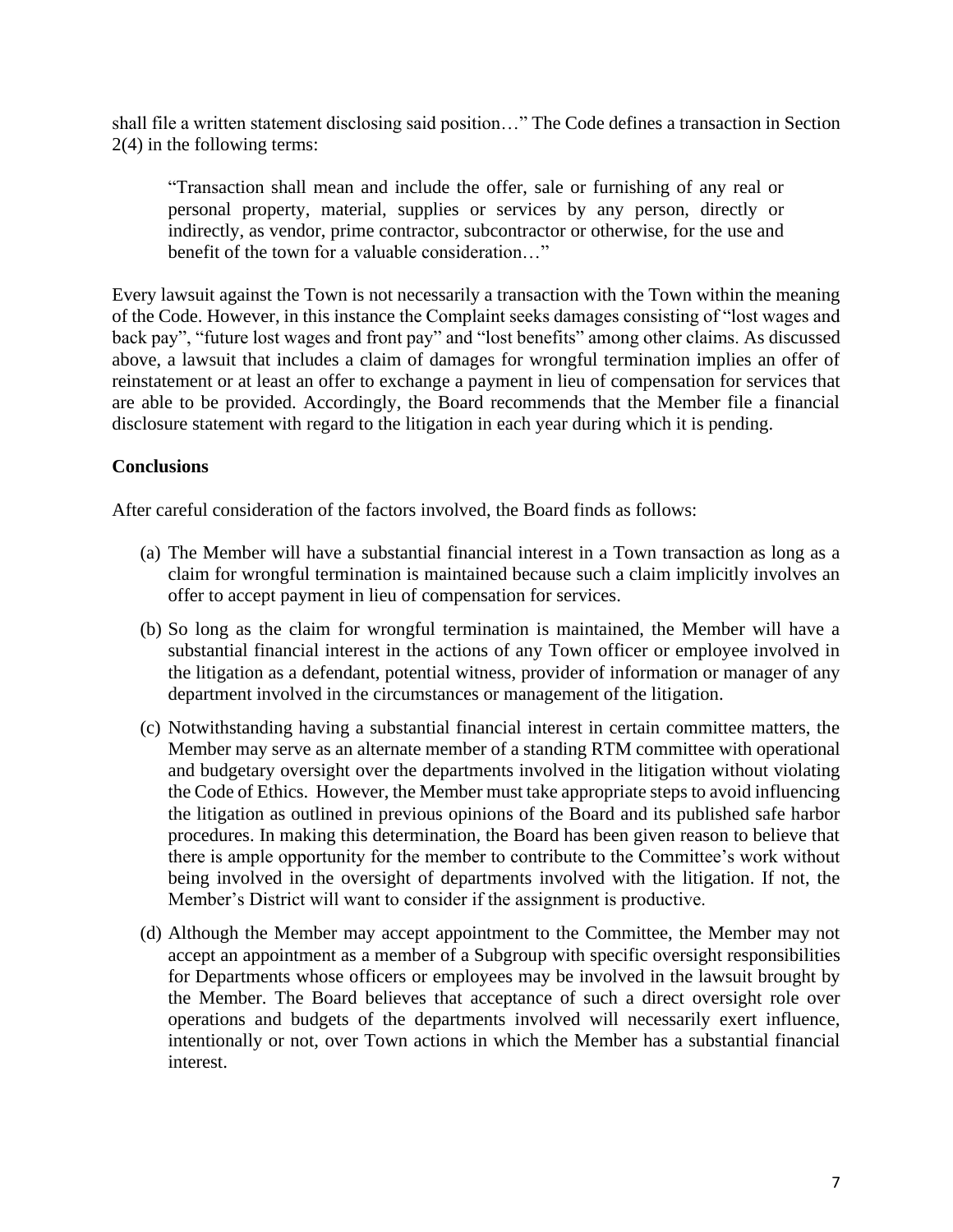The Board recognizes that final determination of the proper role of the Member on the Committee is a matter for the discretion of the Chair of the Committee, not the Board. With extreme care, it may be possible for the Member to serve on a Committee that oversees a department involved in the litigation without influencing it. However, in the Board's estimation, the Member's service on the Committee is better directed to oversight of departments that are not involved in the Member's lawsuit. Moreover, despite the care that the Member may take in service on a Subgroup the oversees a department involved in the litigation, the Board believes that the mere decision to accept the Subgroup assignment will influence a matter that the member has a substantial financial interest in. Once the Member's lawsuit is resolved, this financial interest will be removed, and the Chair may determine that appointment to such a Subgroup is appropriate, even if the Member's judgements have been influenced by the circumstances of the litigation.

#### **See Related: AO-20-01; AO-09-04; AO-09-03; AO-07-01; AO-04-03; AO-02-03**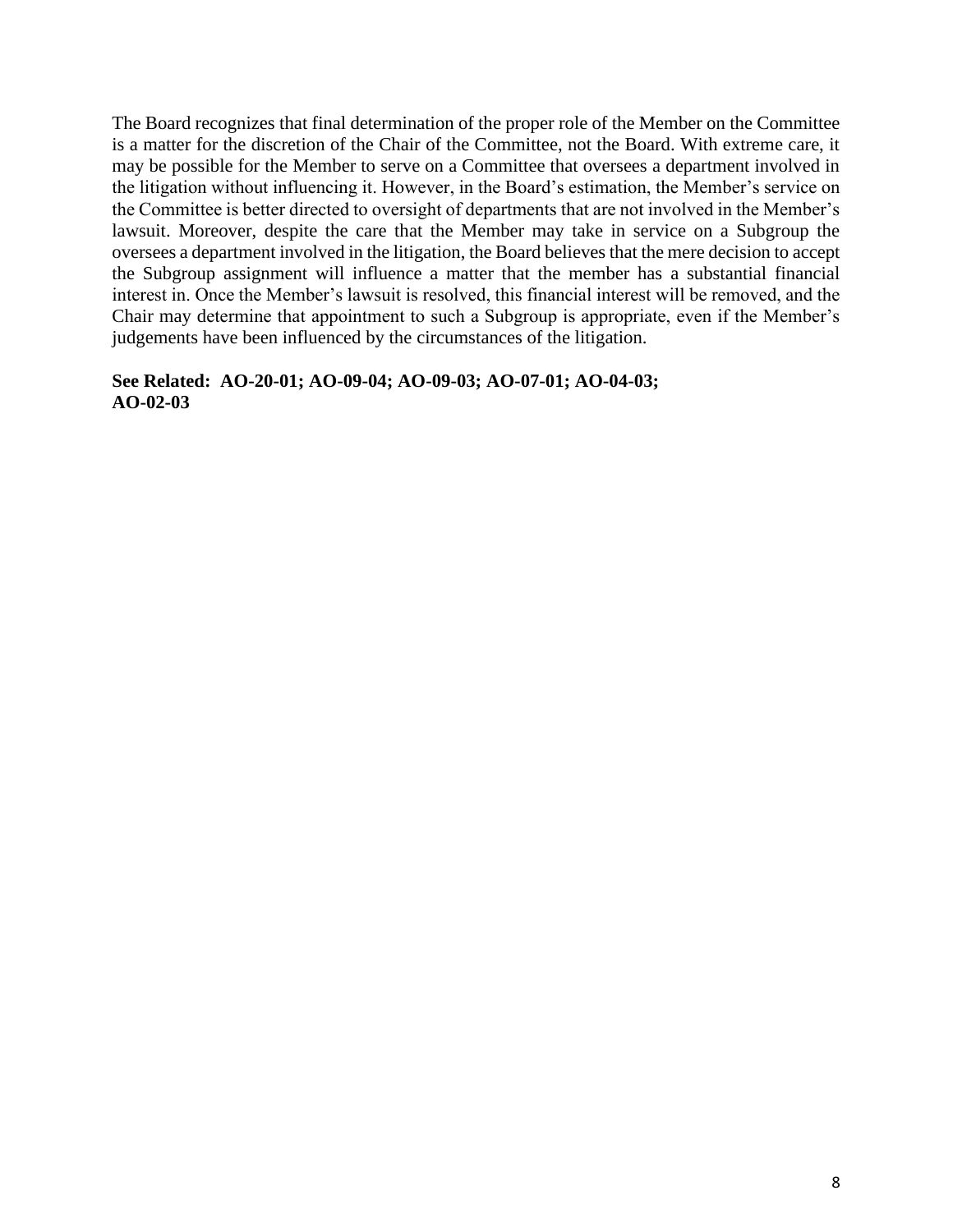## **DRAFT**

## **GREENWICH BOARD OF ETHICS Minutes of Executive Session 2 at Regular Meeting held on April 6, 2022**

**Members Present**: Paul deBary, Chair, Jennifer Paul Cohen, Secretary, Robert Grele, Robert Sisca

**Members Absent**: Rev. Stephanie Johnson

#### **Others Present**:

The virtual executive session was called to order at 6:31 PM by the Chair, who noted that a quorum was present and that only matters permitted to be dealt with in executive session pursuant to FOIA should be discussed. In accordance with FOIA requirements, he asked the Secretary to keep a list of all those in attendance and include the list in the minutes of the executive session.

The Chair asked for any final comments on the draft decision dismissing a report, because it was not a matter suitable for the Board to investigate in light of the remedies available or the minutes of the prior meetings at which the matter was reviewed in executive session.

There being no further comments or amendments to the draft decision or the minutes, the Chair made a motion for its approval which was seconded by the Secretary. There being no opposition, the draft decision was unanimously adopted in the form shown in Attachment 1 and the minutes as Attachment 2.

Following this discussion, there was no further business before the Board and Executive Session 2 was adjourned by unanimous consent at 6:35 PM.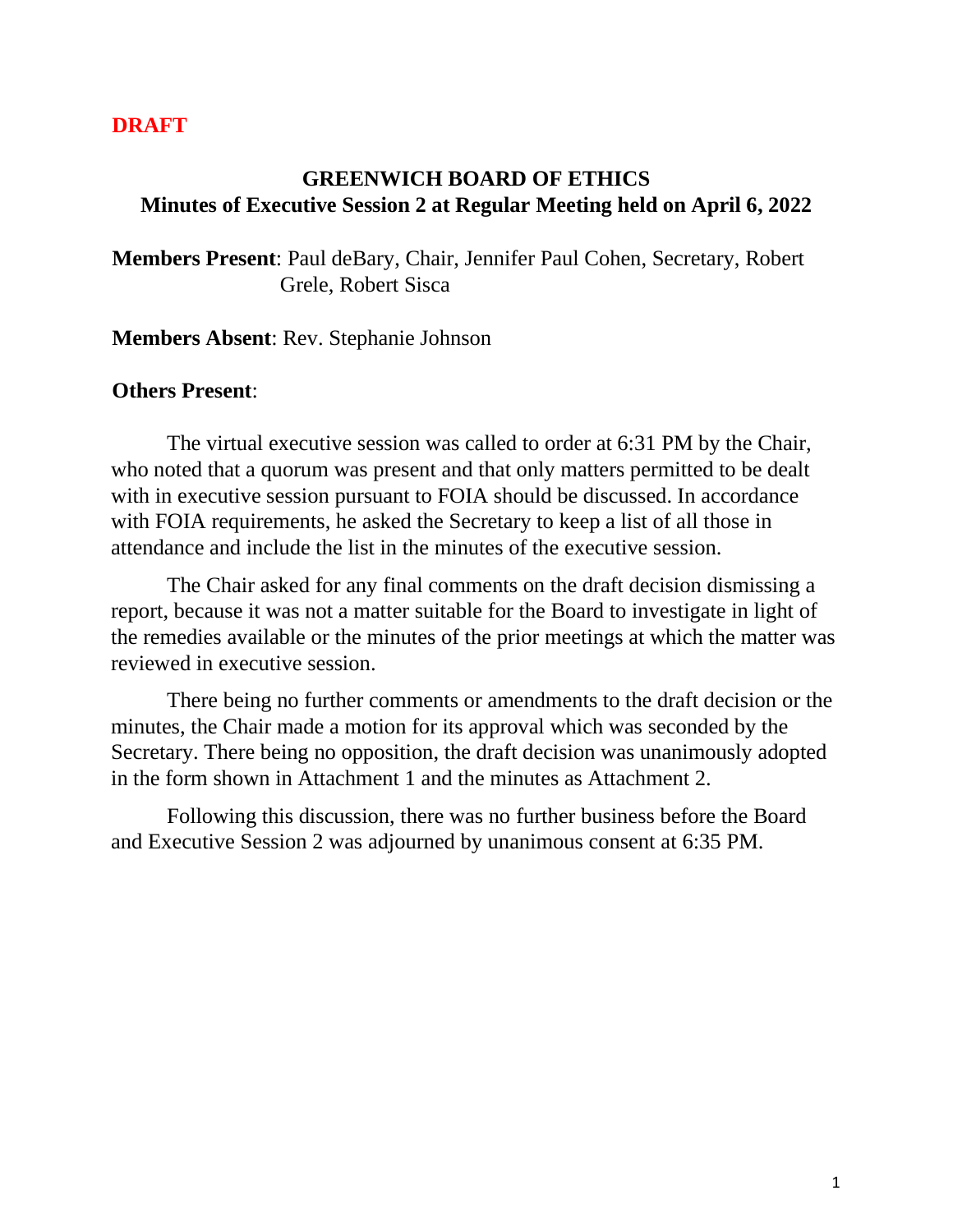## **ATTACHMENT 1**

## Decision No. 22-02

Date: 4/6/22

Topics: Substantial Financial Interest, Exertion of Influence, Town Action, Complaint

Code Sections: Section 2(2), Section 4

The Board of Ethics received a report concerning the actions of a member of a Town Commission. The report was not submitted on the formal complaint form recommended in the Board's Statement of Procedures. However, since the Greenwich Code of Ethics does not prescribe the manner in which a complaint is to be made, the Board proceeded with a confidential review to determine if the report alleged a violation of the Code and, if so, whether there should be a preliminary investigation to determine if there was probable cause that the violation had actually occurred.

The first step in any such investigation is for the Board to evaluate whether the report alleges a violation of the Code by a Town Officer and whether the Board has jurisdiction over the subject matter and the person alleged to have violated the Code. In performing this review, the Board considers only the information contained in the report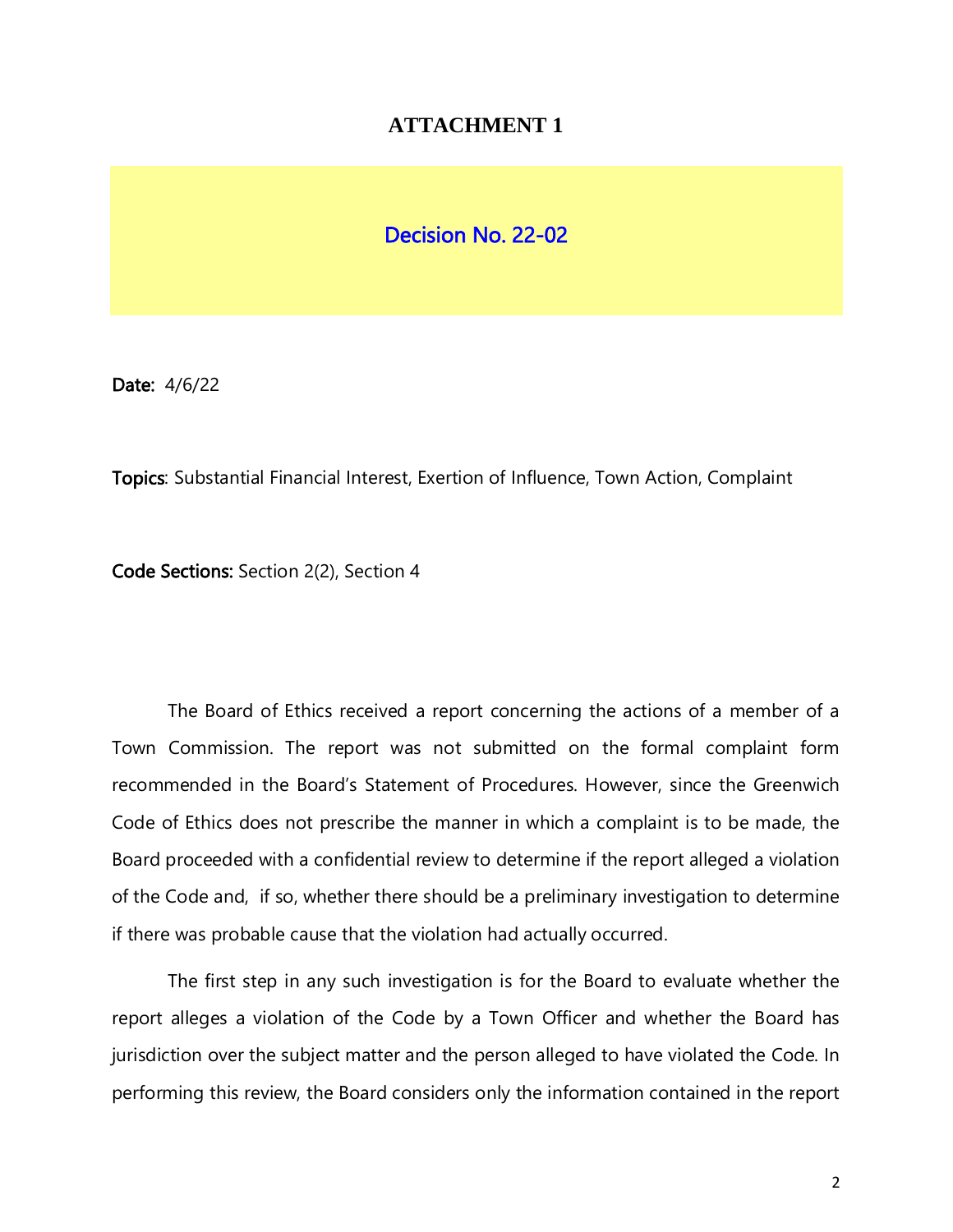and, reading the report in the light most favorable to the person making the report, assumes the truth and completeness of this information without further investigation. After this evaluation, the Board makes a finding as to whether (a) the report makes a complaint that should be further investigated, or (b) should be dismissed because it fails to state a specific violation of the Code over which the Board has appropriate jurisdiction or involves issues or circumstances that are not appropriate to be addressed by the Board in light of the remedies available.

The Board determined that, as a member of a Town Commission, the respondent was a Town Officer within the meaning of the Code and therefore consideration of the report was within the jurisdiction of the Board.

## Information Contained in the Report

The report alleged that the Commissioner had, during meetings of the Commission, participated in discussions at which an application concerning the design of a building on property owned by a neighbor of the Commissioner was being discussed. The report included reported statements by the Commissioner that (i) the Commissioner's input was needed because no one else on the Commission had the necessary expertise to review certain areas of the application under review, (ii) the Commissioner had discussed the matter with a member of the Department of Law and had not been advised that recusal was necessary, and (iii) that the Commissioner had not in fact voted on the matter and did not intend to do so. The report also indicated that the Commission had no policy under which it could prevent the Commissioner from participating in the discussion or control the manner in which the Commissioner's information was conveyed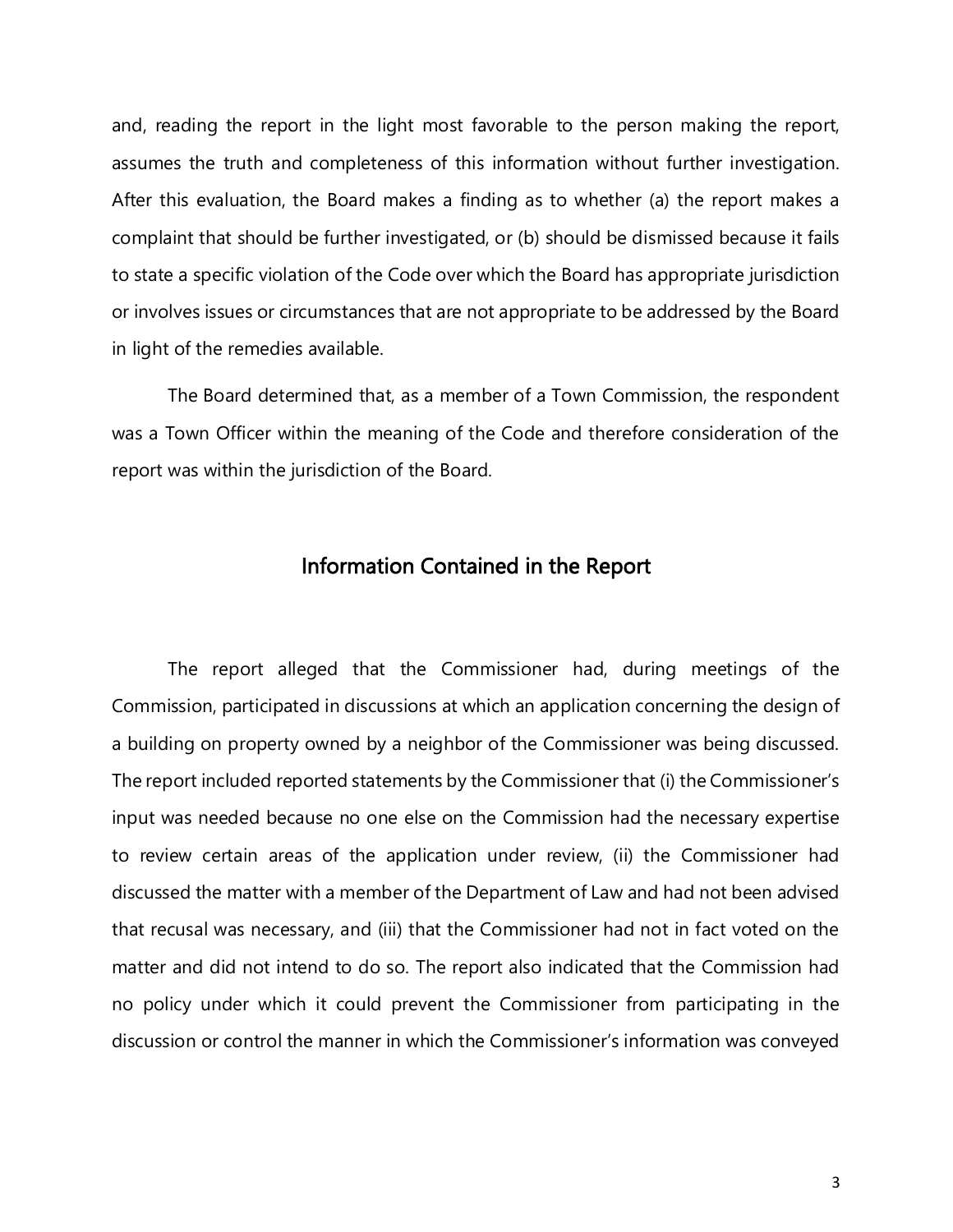so that it could not be viewed as an attempt to influence rather than inform the other Commissioners.

## Determination and Decision

Under the Board's Statement of Procedures and Rules of Conduct, the report submitted was examined to determine if it described a possible violation of the Code of Ethics with sufficient specificity to enable the Board to conduct a proper investigation and whether it involved issues or circumstances that are appropriate to be addressed by the Board in light of the remedies available.

Section 4 of the Code of Ethics provides that:

"No Town Officer having a substantial financial interest in any transaction with the town or in any action to be taken by the town shall use his office to exert his influence or to vote on such transaction or action.

In the absence of a showing otherwise, a Town Officer may be presumed to have a financial interest in an application to a Town Commission concerning the design of a building on a neighbor's property. *Section 4 of the Code not only prohibits voting on the matter, it prohibits influencing the matter*. Absent a showing that a Town Officer has formally disclosed an interest in a matter and has followed strict rules established by non-interested members to ensure that information has been provided only to inform, rather than influence the matter, the Board will assume that any participation in the review or discussion of a matter is an attempt to influence the matter, unless further information proves otherwise. Neither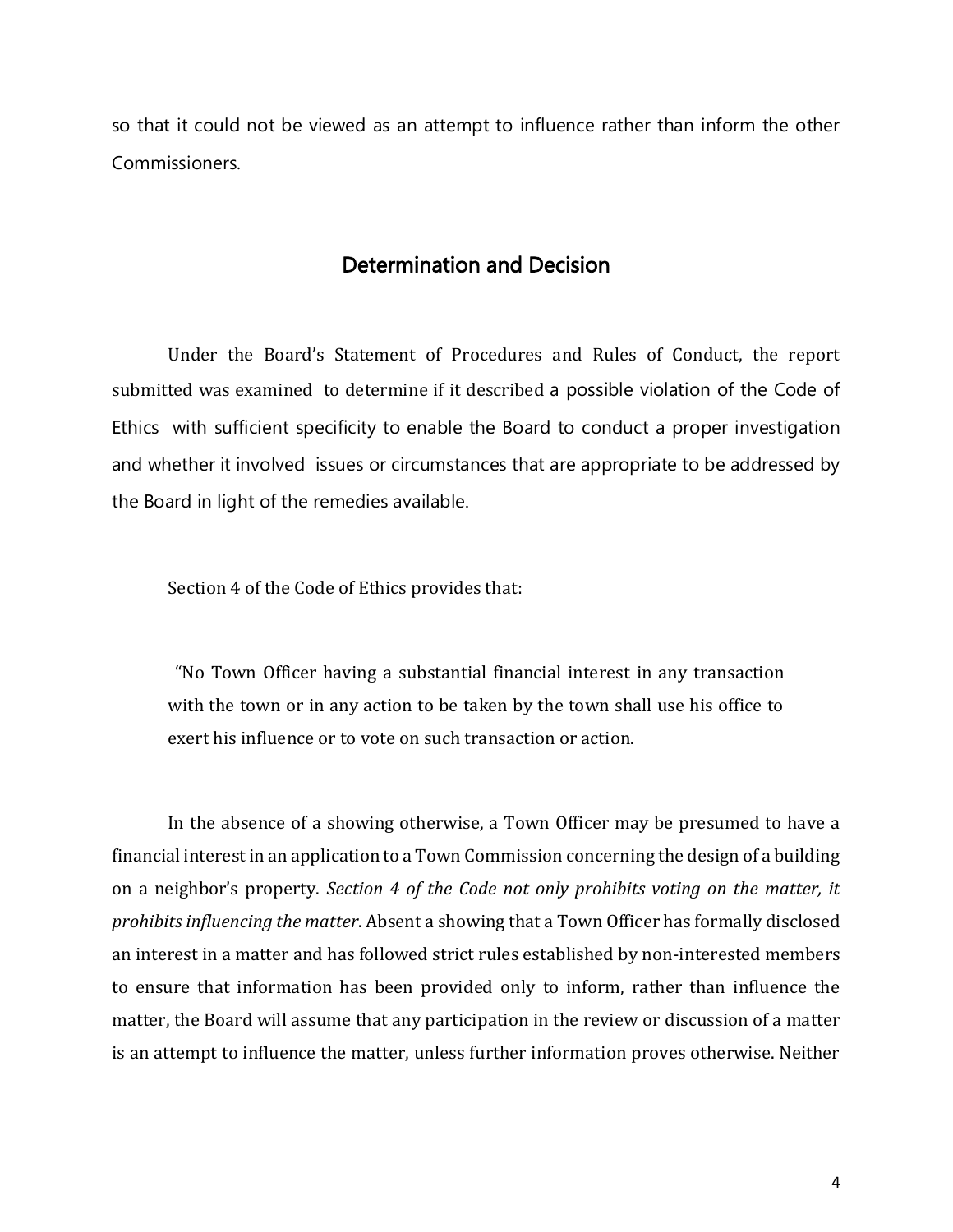the absence of other members' expertise on the Commission nor the lack of a warning by the Department of Law alters this result.

Accordingly, the Board determined that the report met the criteria for a complaint describing a violation of the Code. Prior to this determination, however, the Board learned that the Commissioner had resigned from consideration for reappointment to the Commission, had no further participation in the matter, and was no longer a member of the Commission. In addition, the Commission had adopted a Conflict of Interest Policy using a template recommended by the Board. As a result, the Board determined that the report no longer involved issues or circumstances that are appropriate to be addressed by the Board in light of the remedies available. It was therefore determined that the submission did not qualify as a complaint that should be investigated under the Code.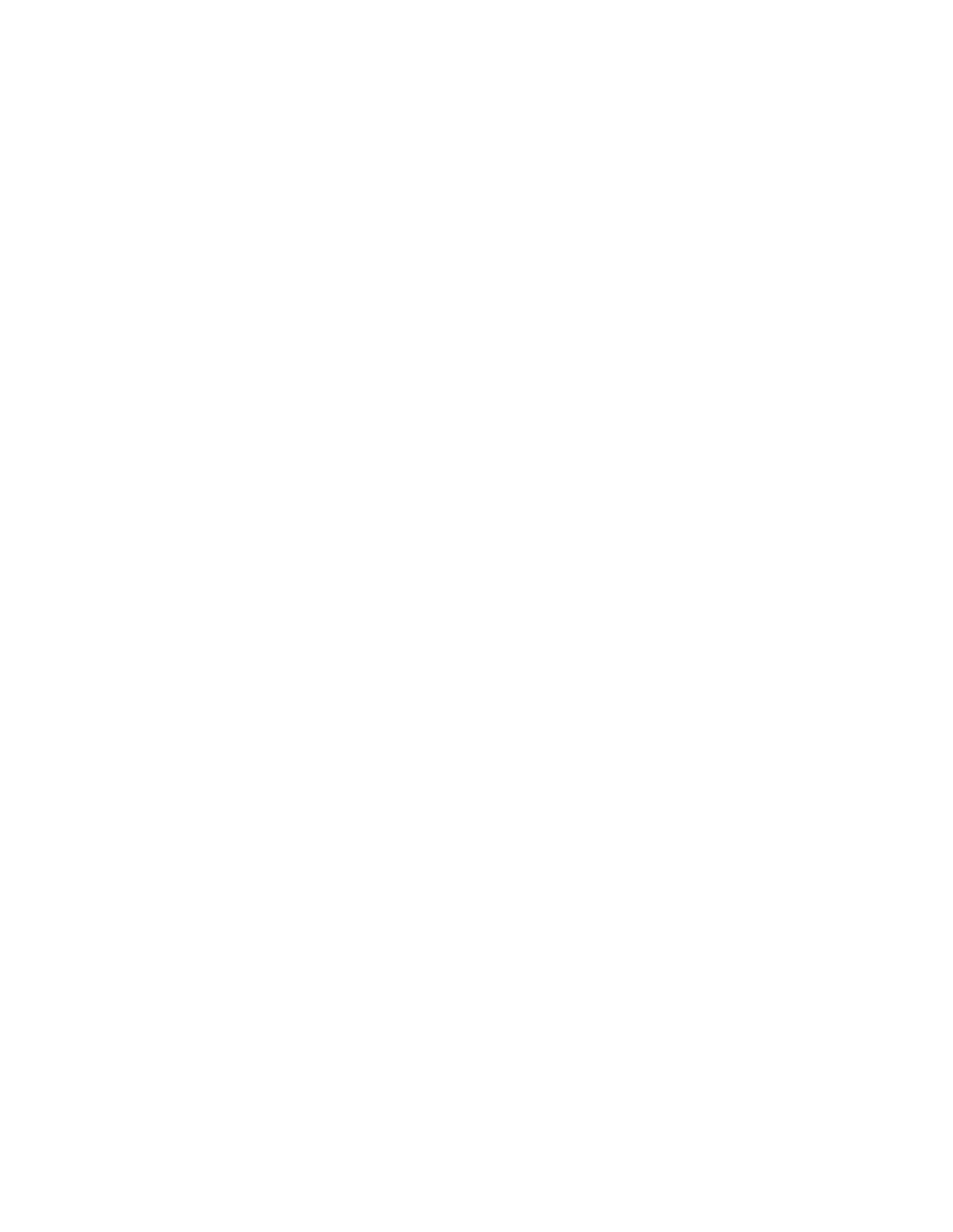# **ATTACHMENT 2**

# **MNUTES OF EXECUTIVE SESSIONS RELEASED DUE TO DISMISSAL 0F REPORTED VIOLATION**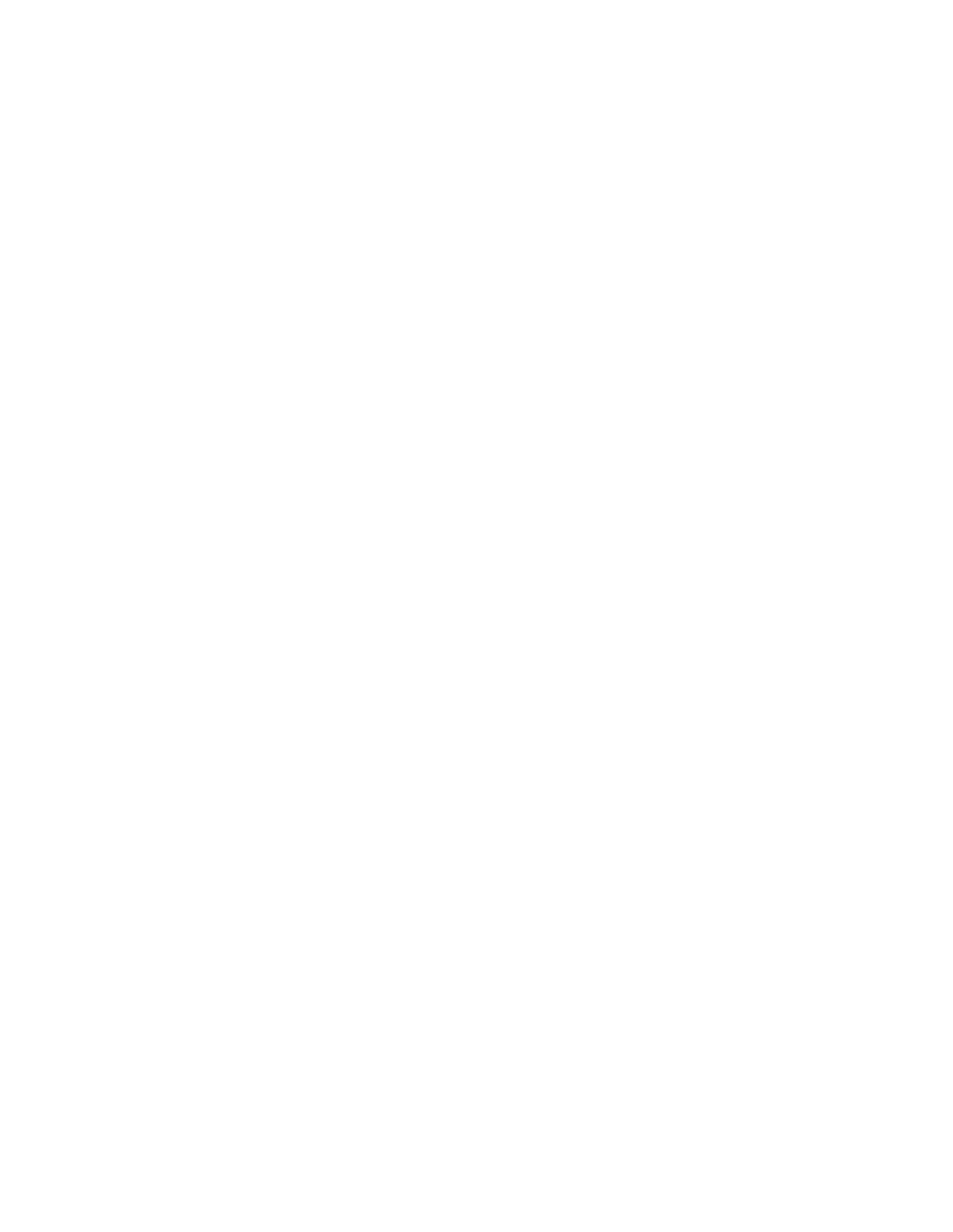#### **Minutes of Executive Session at Meeting held on December 8th, 2020**

**Members Present**: Paul de Bary, Chair and Secretary for the meeting and Robert Sisca

**Members Absent**: Robert Grele, John Margenot

#### **Others Present**: None

The executive session was called to order at 6:18 P.M. by the Chair, who noted that a quorum was not present and that only matters permitted to be dealt with in executive session pursuant to FOIA should be discussed. In accordance with FOIA requirements, the minutes of the executive session would show a list of all those in attendance.

The only item on the agenda for this executive session was a report that had been received concerning a Commissioner participating in discussions of a matter while having an interest in it. In the absence of a quorum the members present agreed that the Chair should follow up with the complainant and verify a report that the Commissioner had resigned. It would also be considered appropriate for the Commission to adopt a conflict to interest policy in light of the confusion that seemed to exist over how to handle the situation. The Chair promised to report back to the Board at a subsequent meeting.

Following the Board's review and discussion of these matters, there was no further business to be dealt with in executive session and the executive session was adjourned by unanimous consent at 6:12 P.M.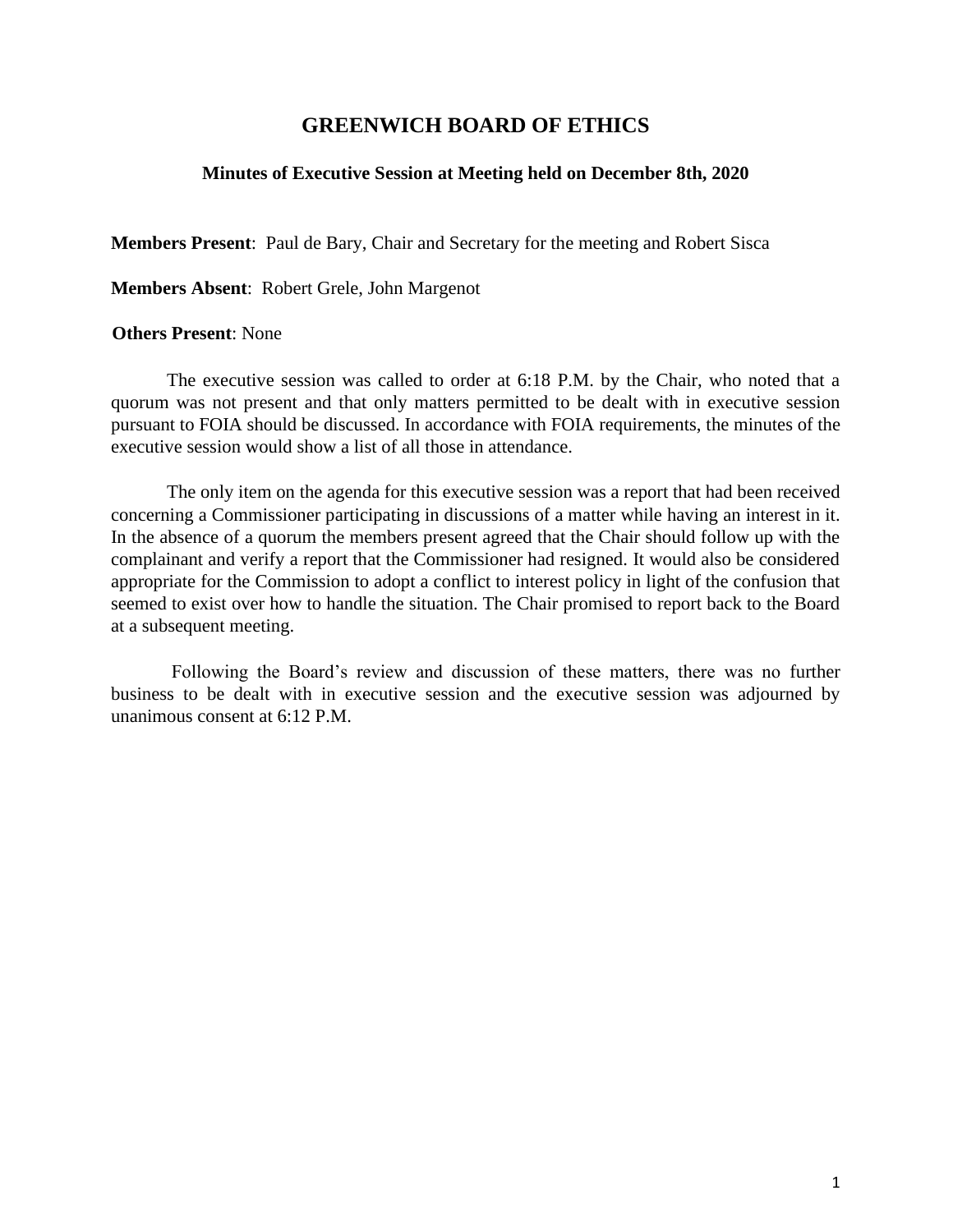#### **Minutes of Executive Session at Meeting held on April 6th, 2021**

**Members Present**: Paul de Bary, Chair, Rev. Stephanie Johnson and Robert Grele

**Members Absent**: John Margenot, Robert Sisca

#### **Others Present**: None

The executive session was called to order at 6:24 P.M. by the Chair, who noted that a quorum was present and that only matters permitted to be dealt with in executive session pursuant to FOIA should be discussed. In accordance with FOIA requirements, the minutes of the executive session would show a list of all those in attendance.

The only item on the agenda for this executive session was the status of the Chair's inquiries concerning a report that had been received concerning a Commissioner participating in discussions of a matter while having an interest in it. The Commissioner had resigned and the Chair of the Commission had indicated that it was considering adopting a conflict of interest policy modeled on the Board's Safe Harbor Conflict of Interest Policy. Chair reported that he had spoken with the Chair of the Committee and he had indicated that copies of the Conflict of Interest Policy template had been distributed to the members of the Commission and it would be considered at its next meeting.

Following the Board's review and discussion of these matters, there was no further business to be dealt with in executive session and the executive session was adjourned by unanimous consent at 6:28 P.M.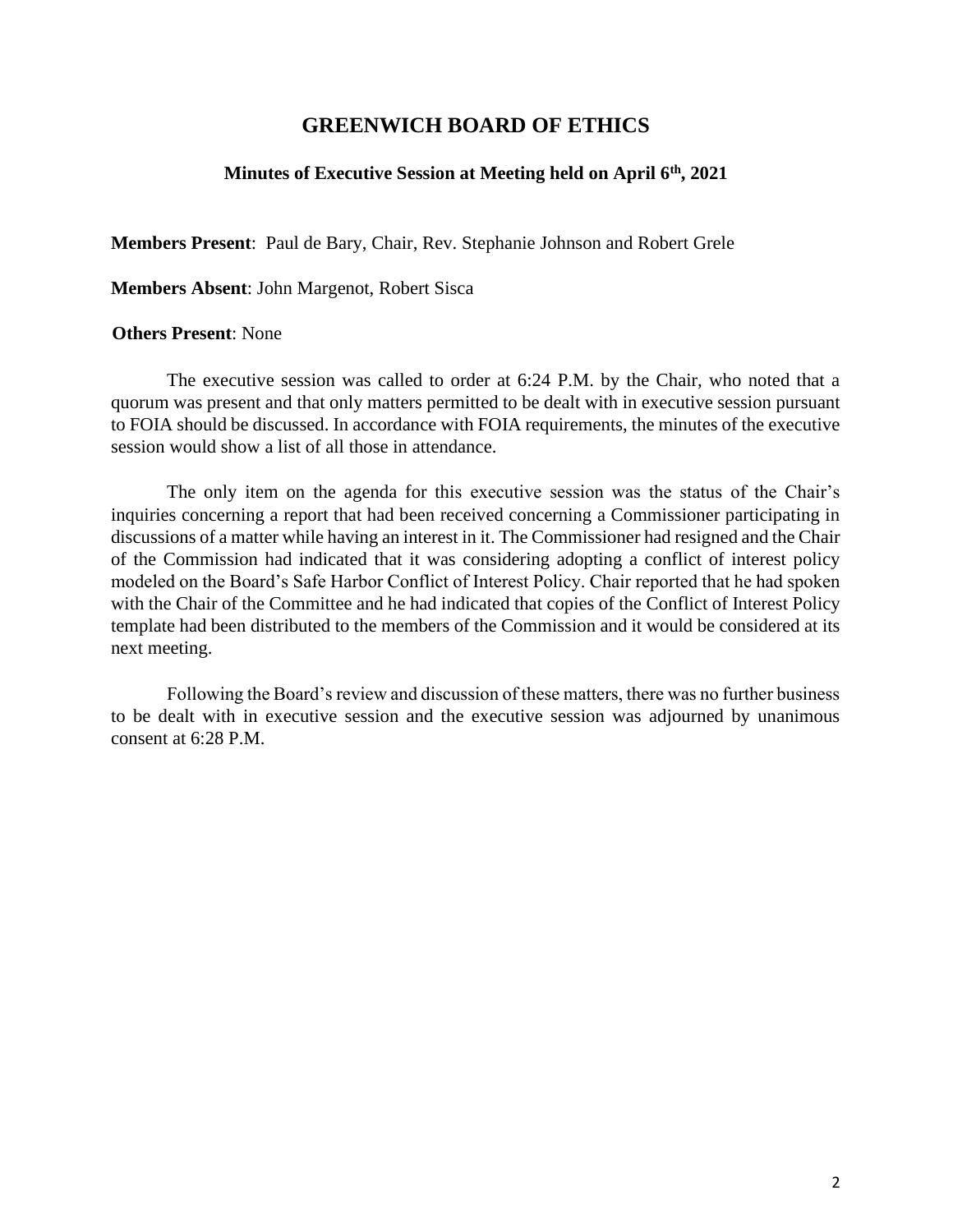#### **Minutes of 2nd Executive Session During Regular Meeting on May 11th, 2021**

**Members Present**: Paul de Bary, Chair and Secretary of the Meeting, Robert Grele, Rev. Stephanie Johnson and Robert Sisca

**Members Absent**: John Margenot

**Others Present**: None

The members unanimously agreed to convene a second executive session at 7:21 P.M.

The only order of business was an update from the Chair with respect to a matter discussed in executive session at its December 2020 meeting. As the Chair expected to have additional information shortly, the Board deferred further consideration until its regular meeting in June.

Following these discussions, the executive session was adjourned by unanimous consent at 7:23 P.M. and the members reconvened the regular meeting.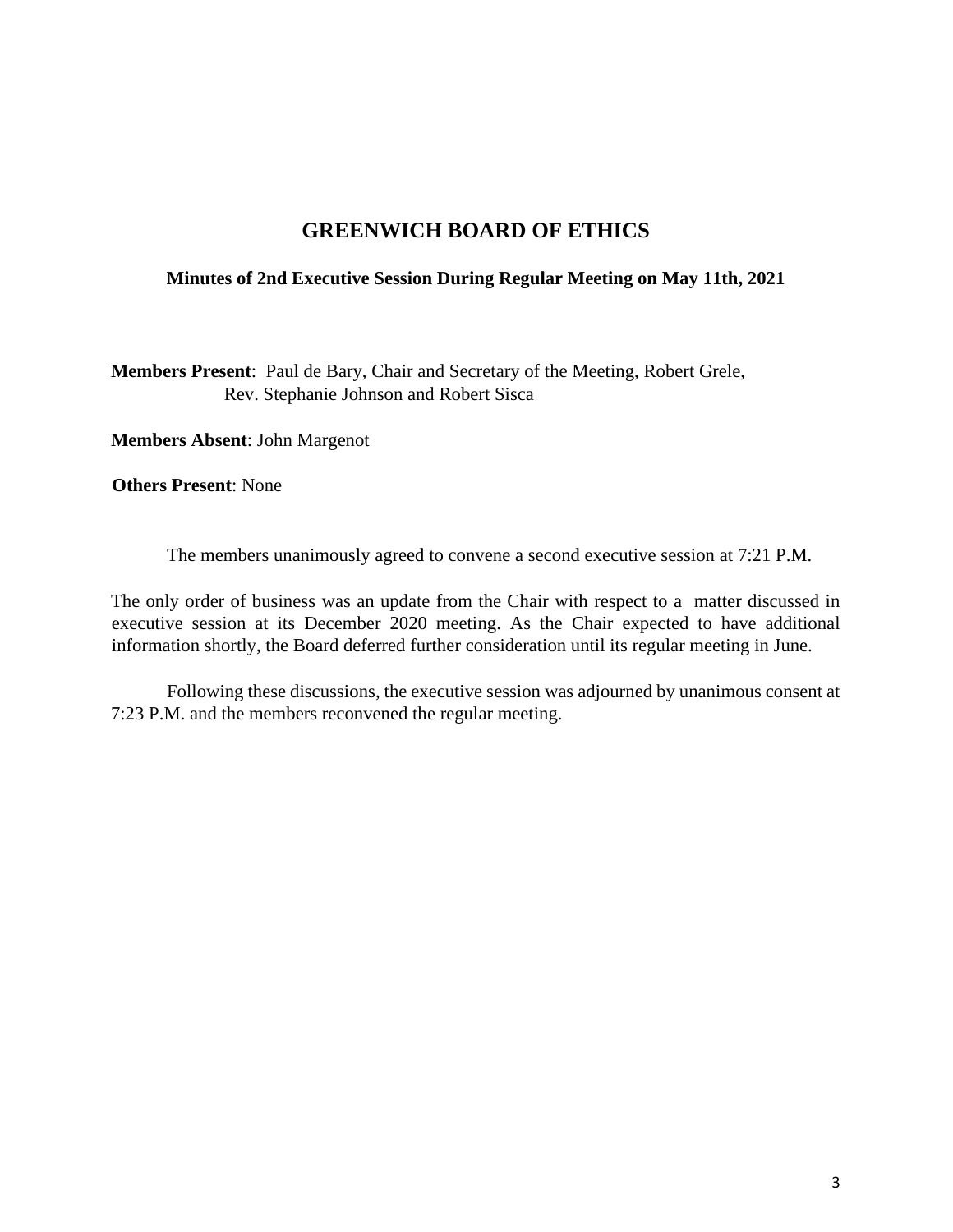#### **Minutes of Executive Session at Meeting held on June 8th, 2021**

**Members Present**: Paul de Bary, Chair and Secretary of the Meeting, Robert Grele, Rev. Stephanie Johnson, John Margenot, Robert Sisca, Fred Camillo, *Ex Officio*

#### **Members Absent**: None

#### **Others Present**: None

The executive session was called to order at 5:48 P.M. by the Chair, who noted that a quorum was present and that only matters permitted to be dealt with in executive session pursuant to FOIA should be discussed. In accordance with FOIA requirements, the minutes of the executive session would show a list of all those in attendance.

The only item on the agenda for this executive session was the status of the Chair's inquiries concerning a report that had been received concerning a Commissioner participating in discussions of a matter while having an interest in it. The Commissioner had resigned and the Chair of the Commission had indicated that it was considering adopting a conflict of interest policy modeled on the Board's Safe Harbor Conflict of Interest Policy. Chair reported that he had exchanged email's with the Chair of the Committee and he had indicated that the Commission was still intending to adopt the policy, but had been having difficulty fitting it in on the agenda.

The Board then discussed how to encourage the commission to take action without breaching the confidentiality of the investigation. Mr. Camillo suggested involving the Law Department to make some discreet inquiries.

Following the Board's review and discussion of these matters, there was no further business to be dealt with in executive session and the executive session was adjourned by unanimous consent at 6:12 P.M.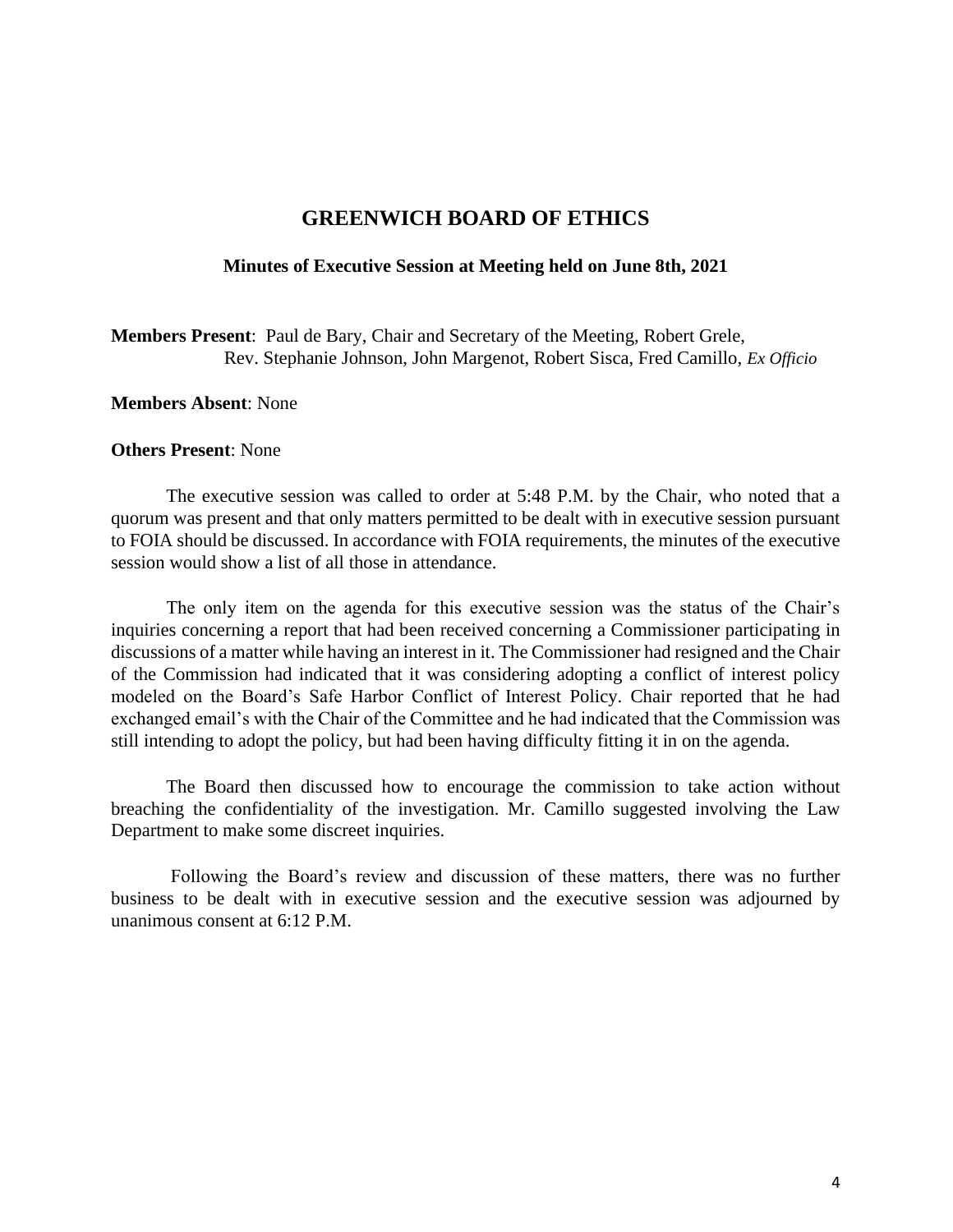#### **Minutes of Executive Session at Meeting held on September 14th, 2021**

**Members Present**: Paul de Bary, Chair and Acting Secretary, Stephanie Johnson and Robert Sisca

**Members Absent**: Bob Grele, John Margenot

#### **Others Present**: None

The executive session was called to order at 5:36 P.M. by the Chair, who noted that a quorum was present and that only matters permitted to be dealt with in executive session pursuant to FOIA should be discussed. In accordance with FOIA requirements, the minutes of the executive session would show a list of all those in attendance.

The only item on the agenda for this executive session was the status of the Chair's inquiries concerning a report that had been received concerning a Commissioner participating in discussions of a matter while having an interest in it. The Commissioner had resigned and the Commission had indicated that it was considering adopting a conflict of interest policy modeled on the Board's Safe Harbor Conflict of Interest Policy. Chair reported that he had spoken with the Chair of the Committee and he had indicated that the Commission was generally disposed to adopt the policy, but wanted to see what other land use agencies were doing.

The Board then discussed how to involve other land use agencies. The chair indicated that he had reached out to several of the agencies and was in the process of organizing a presentation to members of these agencies with regard to the Board's recommended policy.

Following the Board's review and discussion of these matters, there was no further business to be dealt with in this executive session and the executive session was adjourned by unanimous consent at 6:56 P.M.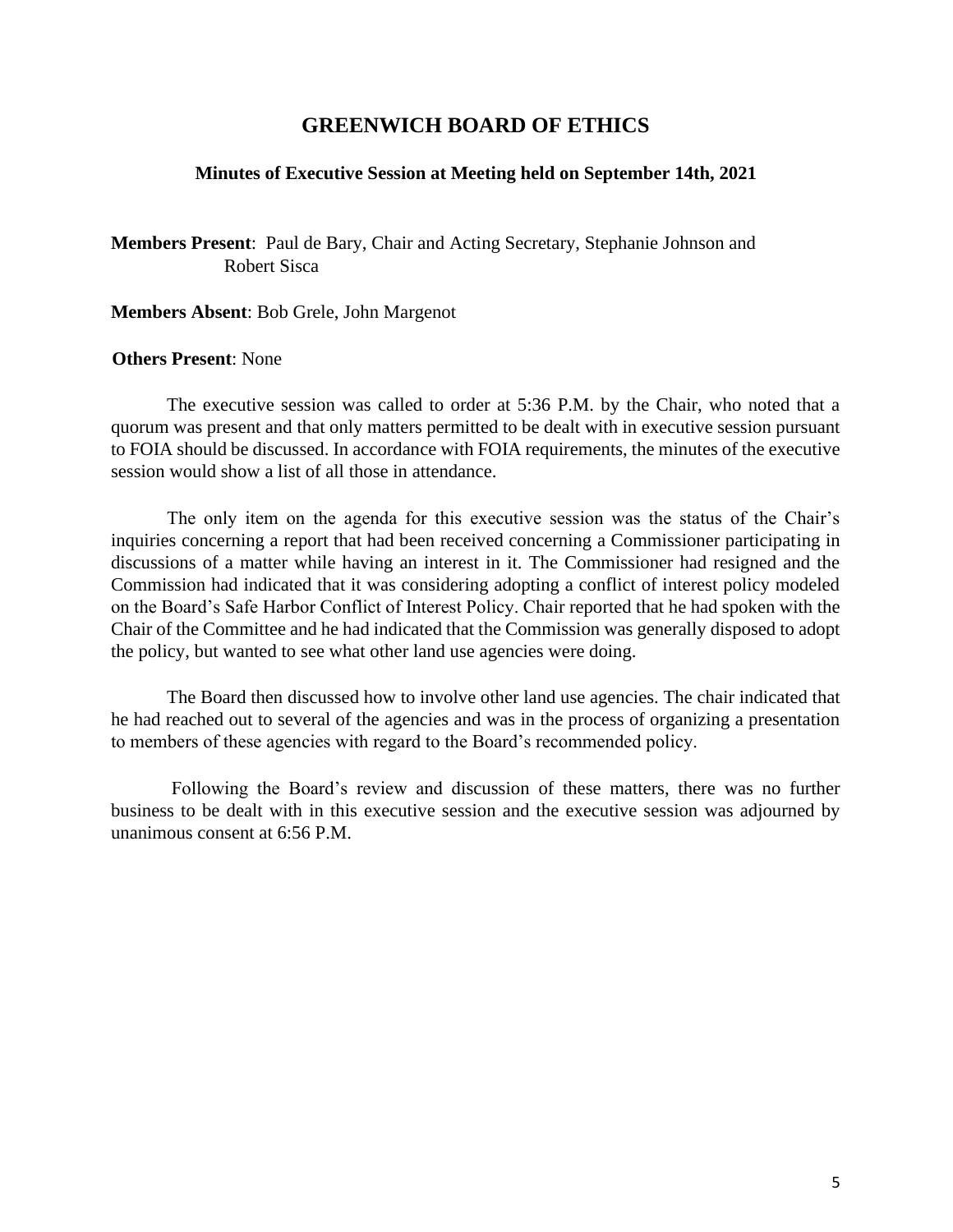## **Minutes of Executive Session at Meeting held on December 7, 2021**

| <b>Members Present:</b>                          | Paul deBary, Chair, Jennifer Cohen, Secretary, Robert<br>Sisca, Rev. Stephanie Johnson |
|--------------------------------------------------|----------------------------------------------------------------------------------------|
| <b>Members Absent:</b><br><b>Others Present:</b> | Robert Grele                                                                           |

The executive session was called to order at 6:26 P.M. by the Chair, who noted that a quorum was present and that only matters permitted to be dealt with in executive session pursuant to FOIA should be discussed. In accordance with FOIA requirements, he asked the Secretary to keep a list of all those in attendance and include the list in the minutes of the executive session.

The Chair then asked the Board to review the status of a report of a possible violation of the code by a Commissioner of a Commission.

The Chair expressed his understanding that by February 2022, the Commission will have adopted the Safe Harbor policies regarding conflicts of interest. If the Commission has not adopted said policies, the Chair stated that the Board will need to consider going forward with an investigation.

Following this discussion Following this discussion, there was no further business before the Board and the executive session was adjourned by unanimous consent at 6:32 P.M.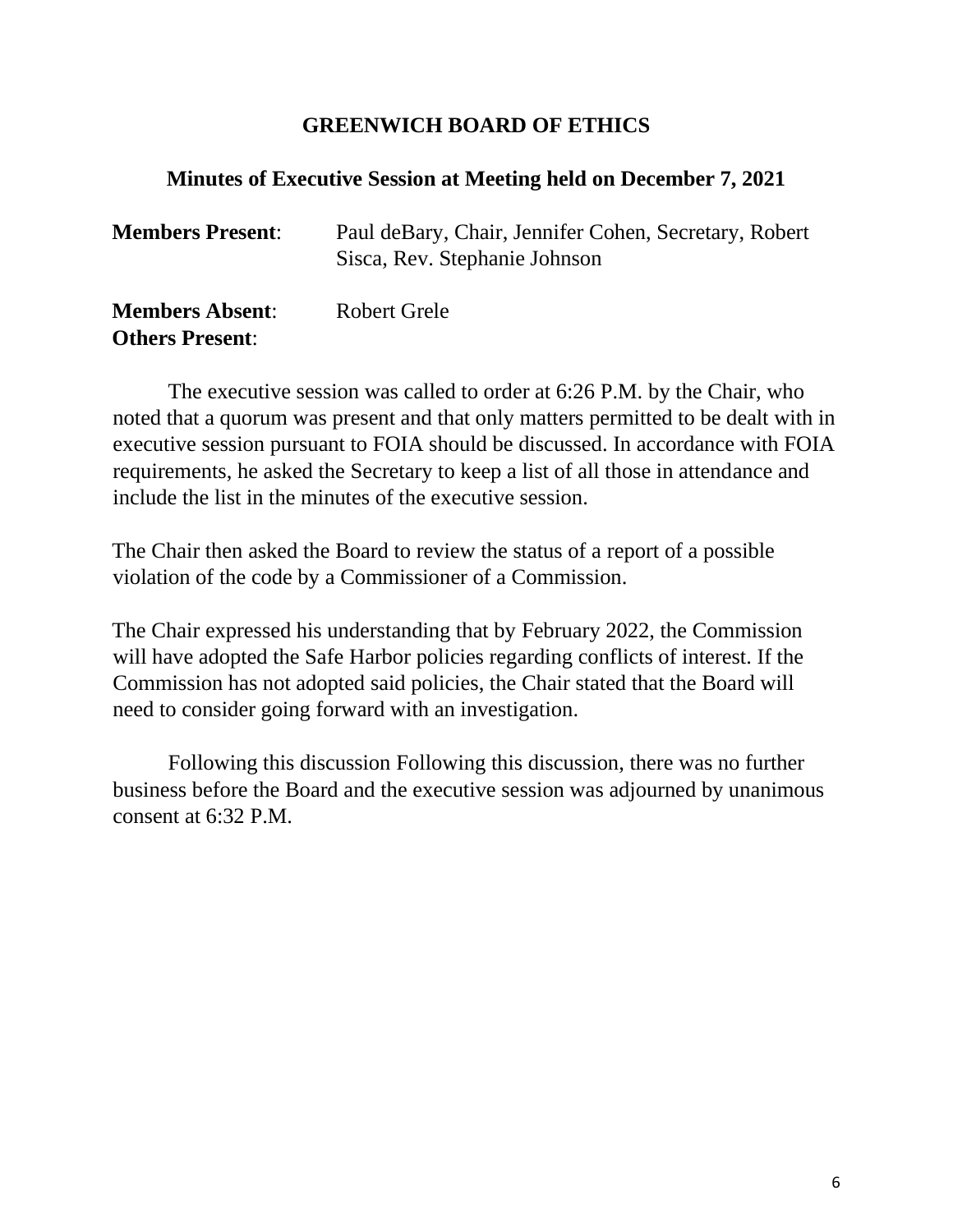**DATE: APRIL 6, 2022**

# **MOTION/RESOLUTION: (1)**

**Vote to approve minutes for February 2, 2022, meeting**

| <b>Member</b>                           | Yea | <b>Nay</b> | Abstain   Absent |   |
|-----------------------------------------|-----|------------|------------------|---|
| <b>Paul deBary</b>                      | X   |            |                  |   |
| <b>Jennifer Cohen</b>                   | X   |            |                  |   |
| <b>Robert Grele</b>                     | X   |            |                  |   |
| <b>Rev. Stephanie</b><br><b>Johnson</b> |     |            |                  | X |
| <b>Robert Sisca</b>                     | Χ   |            |                  |   |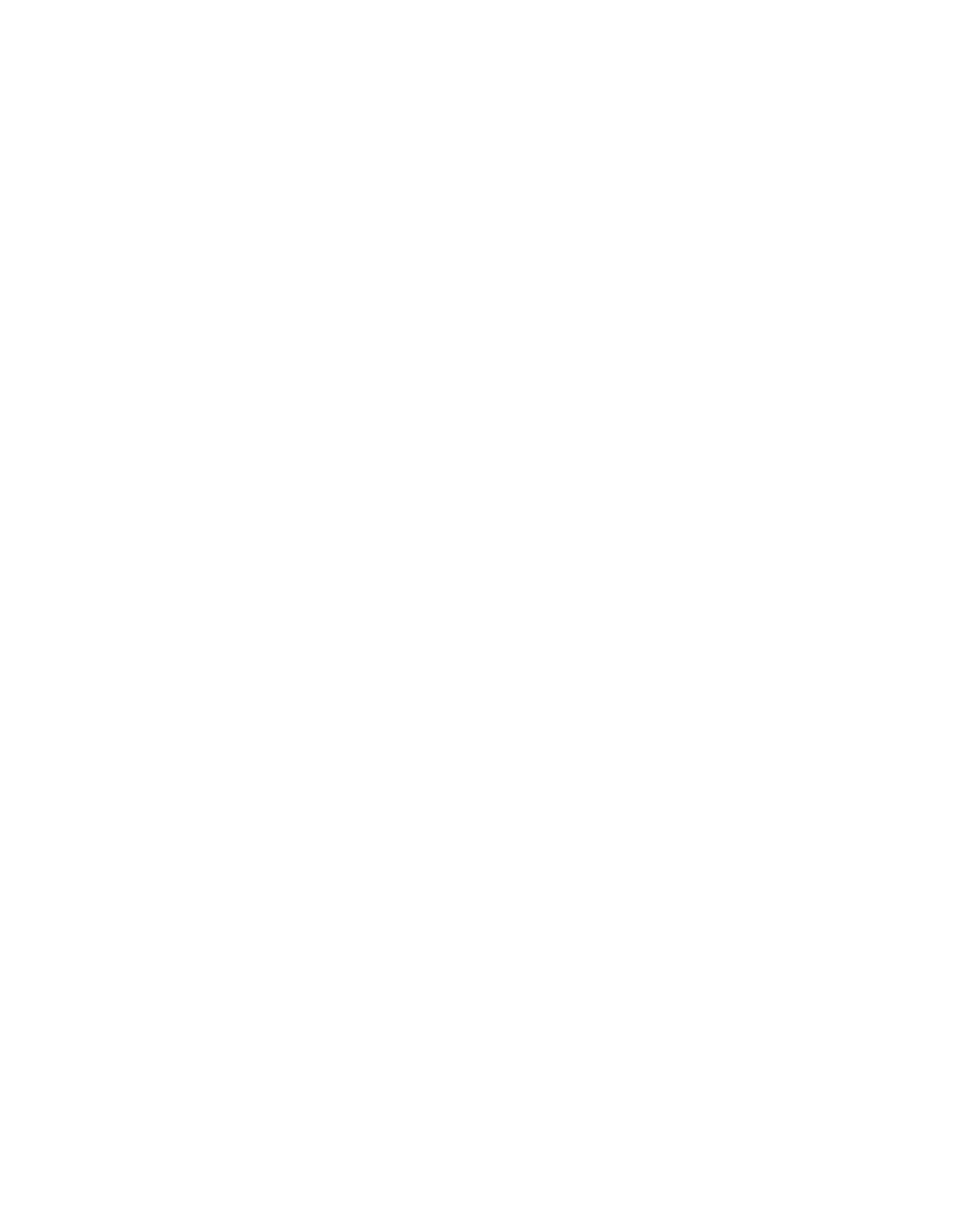**DATE: APRIL 6, 2022**

# **MOTION/RESOLUTION: (2)**

# **Vote to adopt Advisory Opinion No 22-01**

| <b>Member</b>                           | Yea | <b>Nay</b> | Abstain   Absent |   |
|-----------------------------------------|-----|------------|------------------|---|
| <b>Paul deBary</b>                      | X   |            |                  |   |
| <b>Jennifer Cohen</b>                   | X   |            |                  |   |
| <b>Robert Grele</b>                     | X   |            |                  |   |
| <b>Rev. Stephanie</b><br><b>Johnson</b> |     |            |                  | X |
| <b>Robert Sisca</b>                     | Χ   |            |                  |   |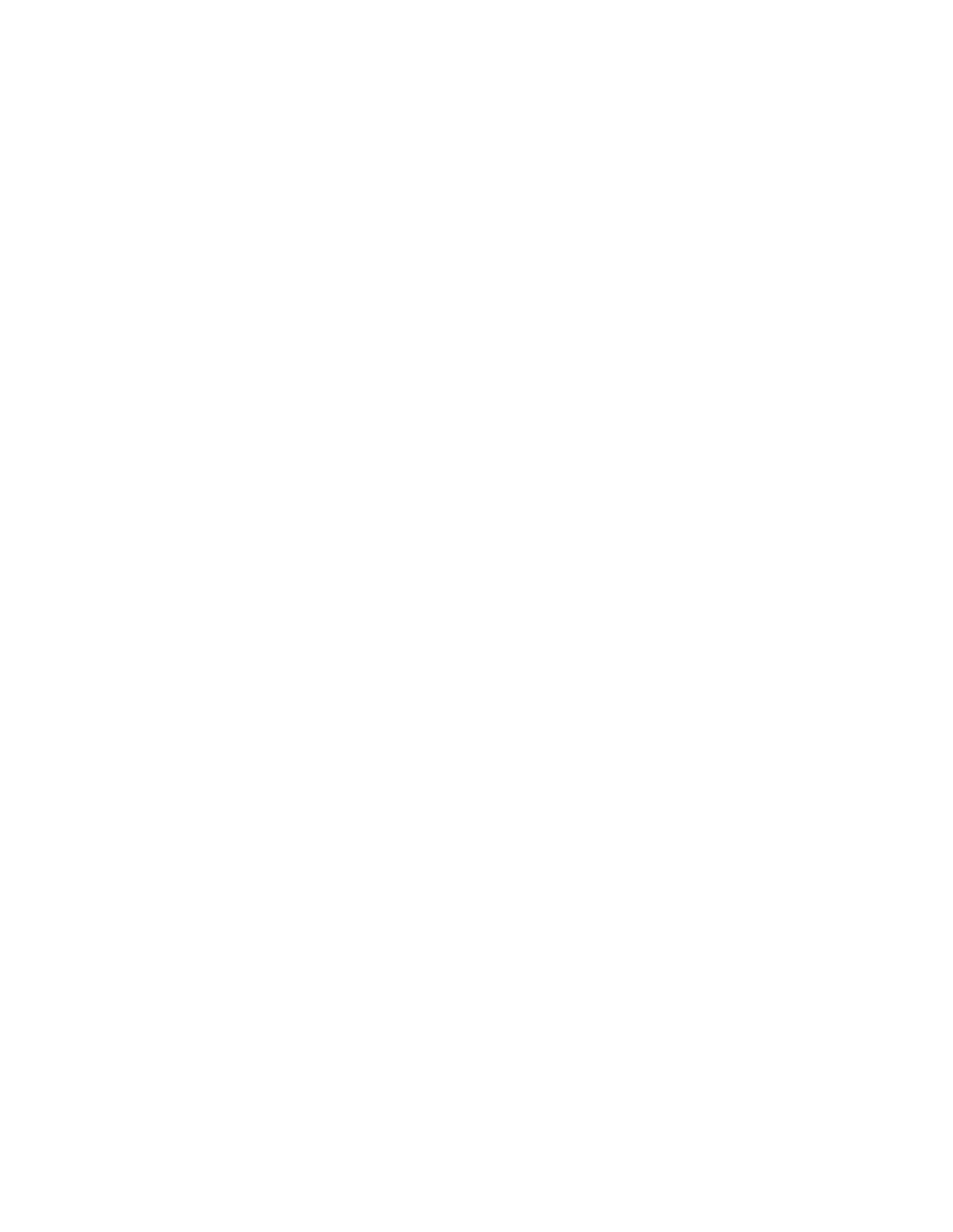**DATE: APRIL 6, 2022** 

**MOTION/RESOLUTION: (3)** 

**Vote to go into Executive Session 1**

| <b>Member</b>                    | Yea | <b>Nay</b> | <b>Abstain   Absent</b> |  |
|----------------------------------|-----|------------|-------------------------|--|
| <b>Paul deBary</b>               | X   |            |                         |  |
| <b>Jennifer Cohen</b>            | X   |            |                         |  |
| <b>Robert Grele</b>              | X   |            |                         |  |
| <b>Rev. Stephanie</b><br>Johnson |     |            |                         |  |
| <b>Robert Sisca</b>              | X   |            |                         |  |